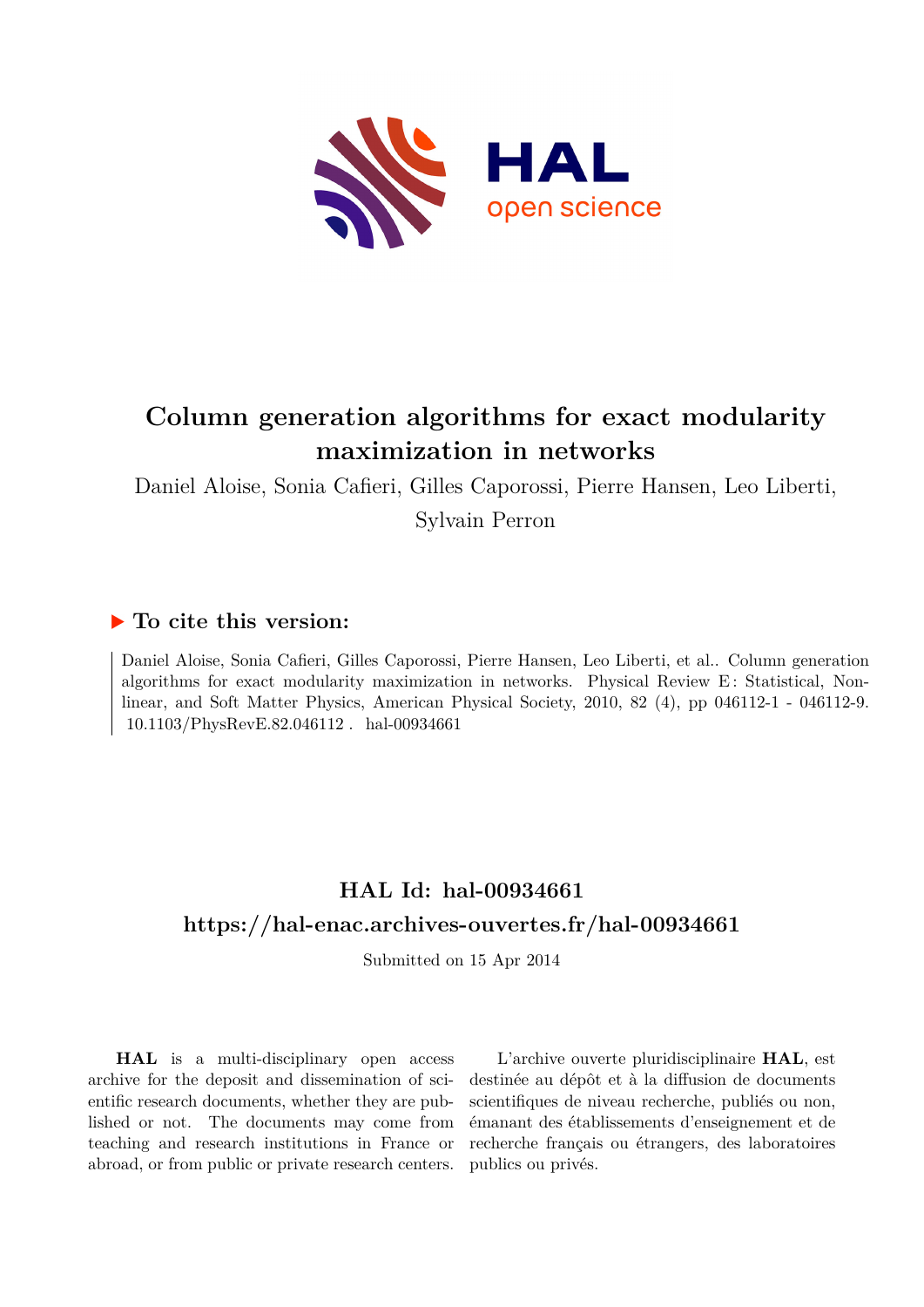Column Generation Algorithms for Exact Modularity Maximization in Networks

> D. Aloise, S. Cafieri, G. Caporossi, P. Hansen, L. Liberti, S. Perron

G–2010–36

June 2010

Les textes publiés dans la série des rapports de recherche HEC n'engagent que la responsabilité de leurs auteurs. La publication de ces rapports de recherche bénéficie d'une subvention du Fonds québécois de la recherche sur la nature et les technologies.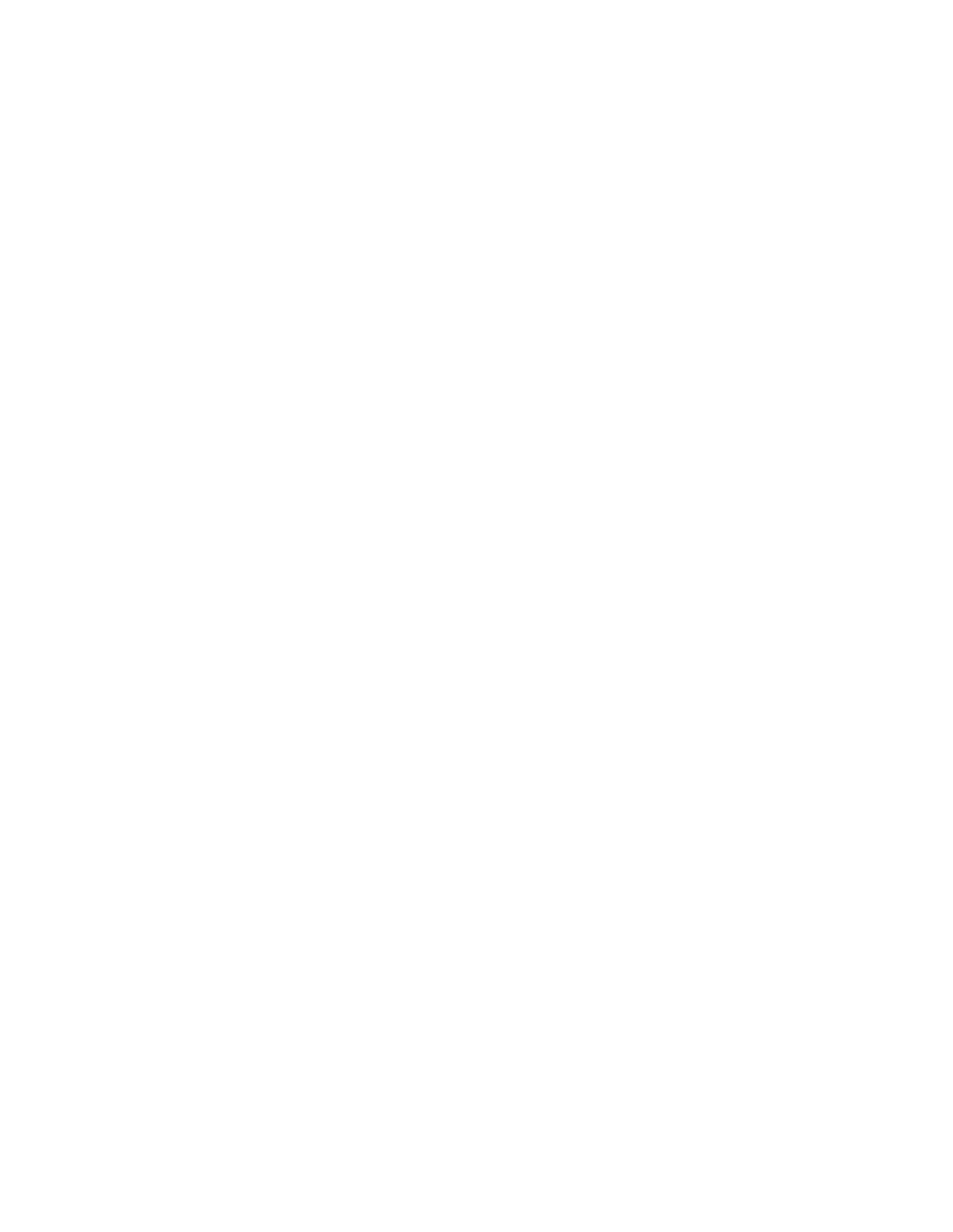# Column Generation Algorithms for Exact Modularity Maximization in Networks

Daniel Aloise<sup> $a$ </sup> daniel.aloise@gerad.ca

Sonia Cafieri $^b$ sonia.cafieri@enac.fr

Gilles Caporossi $^c$ gilles.caporossi@gerad.ca

Pierre Hansen $c, d$ pierre.hansen@gerad.ca

Leo Liberti<sup>d</sup> liberti@lix.polytechnique.fr

Sylvain Perron<sup>c</sup> sylvain.perron@gerad.ca

<sup>a</sup> Dept. of Production Engineering Universidade Federal do Rio Grande do Norte Campus Universitrio s/n, Natal-RN, Brazil, 59072-970

 $b$  Département de Mathmatiques et Informatique Ecole Nationale de l'Aviation Civile ´ 7 ave. E. Belin, F-31055 Toulouse, France

 $c$  GERAD & HEC Montréal 3000, chemin de la Cˆote-Sainte-Catherine Montréal (Québec) Canada, H3T 2A7

> $d$  LIX, École Polytechnique F-91128 Palaiseau, France

> > June 2010

Les Cahiers du GERAD G–2010–36

Copyright (c) 2010 GERAD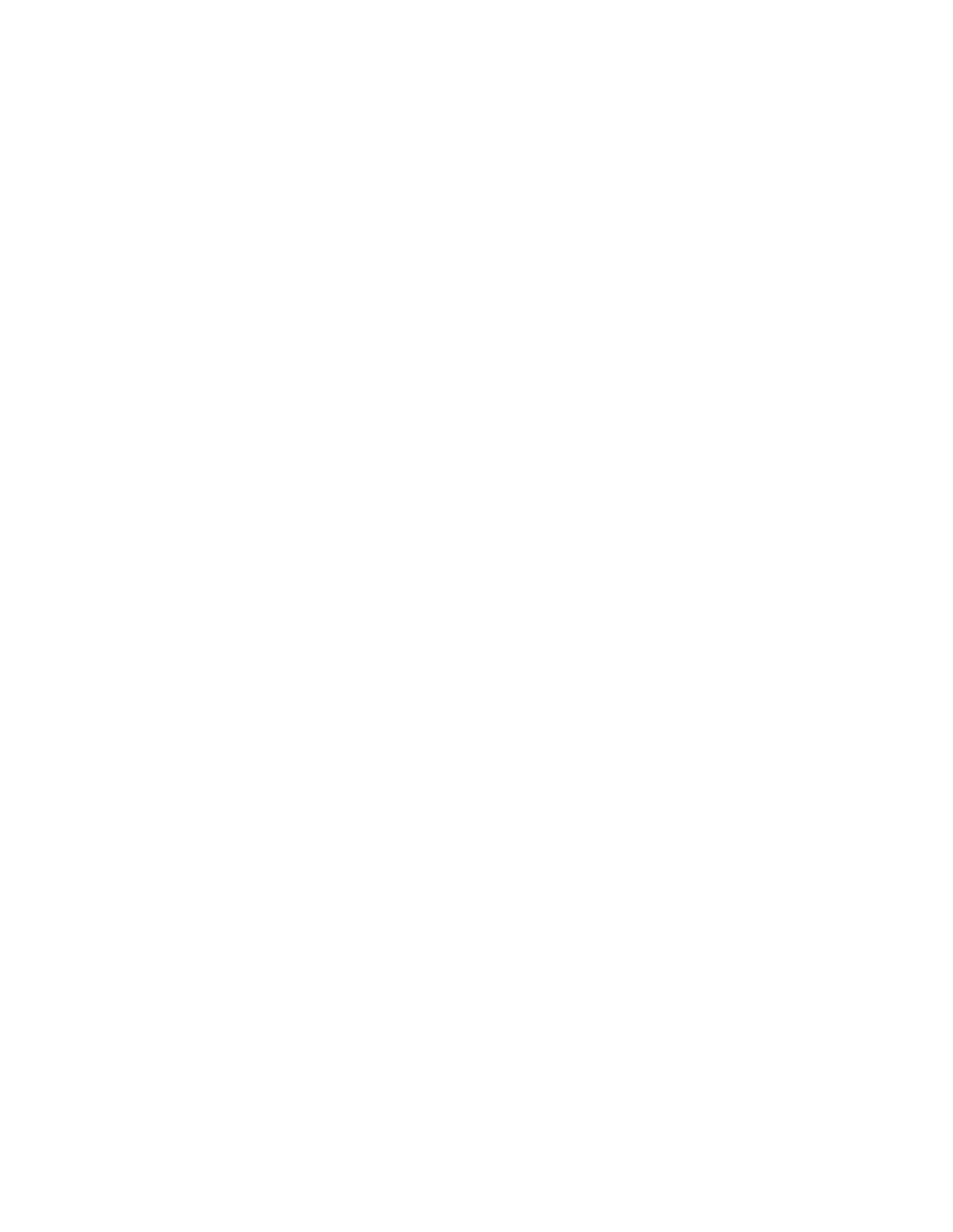#### Abstract

Finding modules, or clusters, in networks currently attracts much attention in several domains. The most studied criterion for doing so, due to Newman and Girvan [Physical Review E 69, 026113 (2004)], is modularity maximization. Many heuristics have been proposed for maximizing modularity and yield rapidly near optimal solution or sometimes optimal ones but without a guarantee of optimality. There are few exact algorithms, prominent among which is a paper by Xu et al. [Eur. Physical Journal B 60, 231–239 (2007)]. Modularity maximization can also be expressed as a clique partitioning problem and the row generation algorithm of Grötschel and Wakabayashi [Mathematical Programming 45, 59–96 (1989)] applied. We propose to extend both of these algorithms using the powerful column generation methods for linear and non linear integer programming. Performance of the four resulting algorithms are compared on problems from the literature. Instances with up to 512 entities are solved exactly for the first time. Moreover, the computing time of previously solved problems are reduced substantially.

#### **Résumé**

L'identification de modules, ou groupes, dans les réseaux attire actuellement beaucoup d'attention dans plusieurs domaines. Pour arriver à identifier les modules, le critère le plus utilisé jusqu'à présent est celui de la maximisation de la modularité, critère introduit par Newman et Girvan [Physical Review E  $69$ , 026113 (2004). Plusieurs méthodes heuristiques ont été proposées pour ce critère et procurent rapidement une solution quasi optimale ou parfois une solution optimale sans toutefois une preuve de son optimalité. Parmi le très faible nombre de méthodes exactes proposées, la plus importante est très certainement celle proposée par Xu et al. [Eur. Physical Journal B  $60$ , 231–239 (2007)]. La maximisation de la modularité peut également être exprimée comme un problème de partionnement en cliques pouvant être résolu par l'algorithme de génération de contraintes de Grötschel et Wakabayashi [Mathematical Programming 45, 59–96 (1989). Nous proposons d'étendre ces deux algorithmes en utilisant les techniques avancées de la génération de colonnes pour la programmation linéaire et non linéaire entière. La performance des quatre algorithmes est comparée sur des problèmes provenant de la littérature. Des instances contenant jusqu'à 512 entités sont résolues exactement pour la première fois. De plus, les temps de résolution pour des problèmes déjà résolus sont réduits substantiellement.

Acknowledgments: Financial support by Grants ANR 07-JCJC-0151 "ARS", Digiteo 2009-14D "RM-NCCO", Digiteo 2009-55D "ARM", are greatefully acknowledged. P.H. acknowledges support from Digiteo Foundation. S.P. has been supported by the nserc (Natural Sciences and Engineering Research Council of Canada) grant 327435-06. G.C., P.H. and S.P. would like to thank the research office of HEC Montréal for the participation to the 2009–2010 research workshop of HEC Montréal.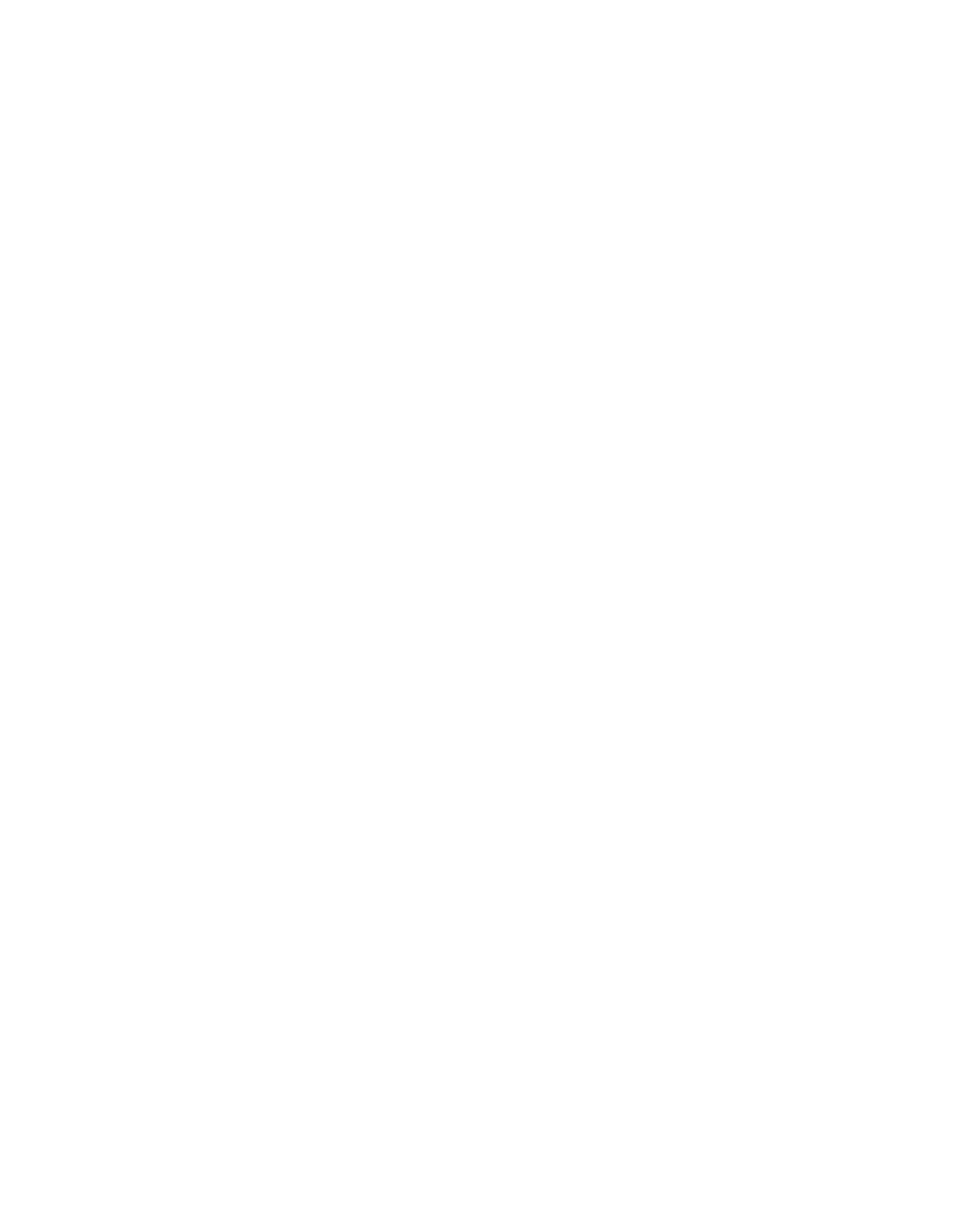## 1 Introduction

Clustering is an important chapter of data analysis and data mining with numerous applications in a variety of fields. It aims at solving the following general problem: given a set of entities, find subsets, or clusters, which are homogeneous and/or well-separated. As the concepts of homogeneity and of separation can be made precise in many ways, there are a large variety of clustering problems [\[1](#page-17-0)[–4\]](#page-17-1). These problems in turn are solved by exact algorithms or, more often and particularly for large data sets, by heuristics. An exact algorithm provides, hopefully in reasonable computing time, an optimal solution together with a proof of its optimality. A heuristic provides, usually in moderate computing time, a near optimal solution or sometimes an optimal solution but without proof of its optimality.

In the last decade, clustering on networks has been extensively studied, mostly in the physics and computer science research communities. Rather than using the term cluster, the words module or community are often adopted in the physics literature. Recall that a network, or graph,  $G = (V, E)$  is composed of a set V of n vertices and a set E of m edges, which join pairs of vertices. A vertex  $v_i$  is represented by a point and an edge  $e_{ij} = \{v_i, v_j\}$  by a line joining its two end vertices  $v_i$  and  $v_j$ . The shape of this line does not matter, only the presence or absence of an edge is important. In a simple graph, there is at most one edge between any pair of vertices, otherwise one has a multigraph. With a slight abuse of set notation, a loop  $e_{ii} = \{v_i, v_i\}$ is an edge for which both end vertices coincide. The degree  $k_i$  of a vertex  $v_i \in V$  is the number of edges incident with  $v_i$ . A subgraph  $G_S = (S, E_S)$  of a graph  $G = (V, E)$  induced by a set of vertices  $S \subseteq V$  is a graph with vertex set S and edge set  $E<sub>S</sub>$  equal to all edges with both vertices in S. Such a subgraph corresponds to a cluster (or module or community) and many heuristics aim at finding a partition of V into pairwise disjoint nonempty subsets  $V_1, V_2, \ldots, V_N$  inducing subgraphs of G. Various objective functions have been proposed for evaluating such a partition. Roughly speaking, one seeks modules which contain more inner edges (with both vertices in the same module) than cut edges (with vertices in different modules). The degree  $k_i$  of the vertex  $v_i$  can be split in two: the indegree  $k_i^{in}$  or number of neighbors within its community and the outdegree  $k_i^{out}$  or number of neighbors outside its community. Several concepts of community follow.

In 2004, Radicchi et al. [\[5\]](#page-17-2) defined a community in the strong sense as a subgraph all vertices of which have larger indegree than outdegree and a *community in the weak sense* as a subgraph for which the sum of vertex indegrees is larger than the sum of vertex outdegrees. As an inner edge contributes by two to the sum of the indegrees and a cut edge contributes by one to the sum of outdegrees, the number of inner edges in a community in the weak sense must be at least as large as half the number of cut edges. As cut edges contribute to the sum of degrees of two communities, this definition entails that for the network as a whole the number of inner edges is larger than the number of cut edges. Recently, several extensions of the definition of the community in the weak sense have been proposed. One may consider the difference for each community of the sum of indegrees and the sum of outdegrees. Then summing these contributions for all communities gives a multiway cut problem. Another approach is to normalize the contribution of each community by dividing it by its number of vertices [\[6\]](#page-17-3). The resulting function, to be maximized, is called modularity density. Alternatively, contributions of communities may be divided by their number of edges [\[7\]](#page-17-4). Finally, one may consider maximizing, in a divisive hierarchical method, the minimum ratio of the number of edges in a community divided by the number of cut edges [\[8\]](#page-17-5).

A different, and currently mainstream, approach was inaugurated by Newman and Girvan also in 2004 [\[9\]](#page-17-6). They propose to find a partition of V which maximizes the sum, over all modules, of the number of inner edges minus the expected number of such edges assuming that they are drawn at random with the same distribution of degrees as in  $G$ . In [\[9\]](#page-17-6) the following precise definition of modularity is given:

<span id="page-7-0"></span>
$$
Q = \sum_{s} \left[ a_s - e_s \right],\tag{1}
$$

where  $a_s$  is the fraction of all edges that lie within module s and  $e_s$  is the expected value of the same quantity in a graph in which the vertices have the same expected degrees but edges are placed at random. A maximum value of Q near to 0 indicates that the network considered is close to a random one (barring fluctuations), while a maximum value of Q near to 1 indicates strong community structure. Observe that maximizing modularity gives an optimal partition together with the optimal number of modules.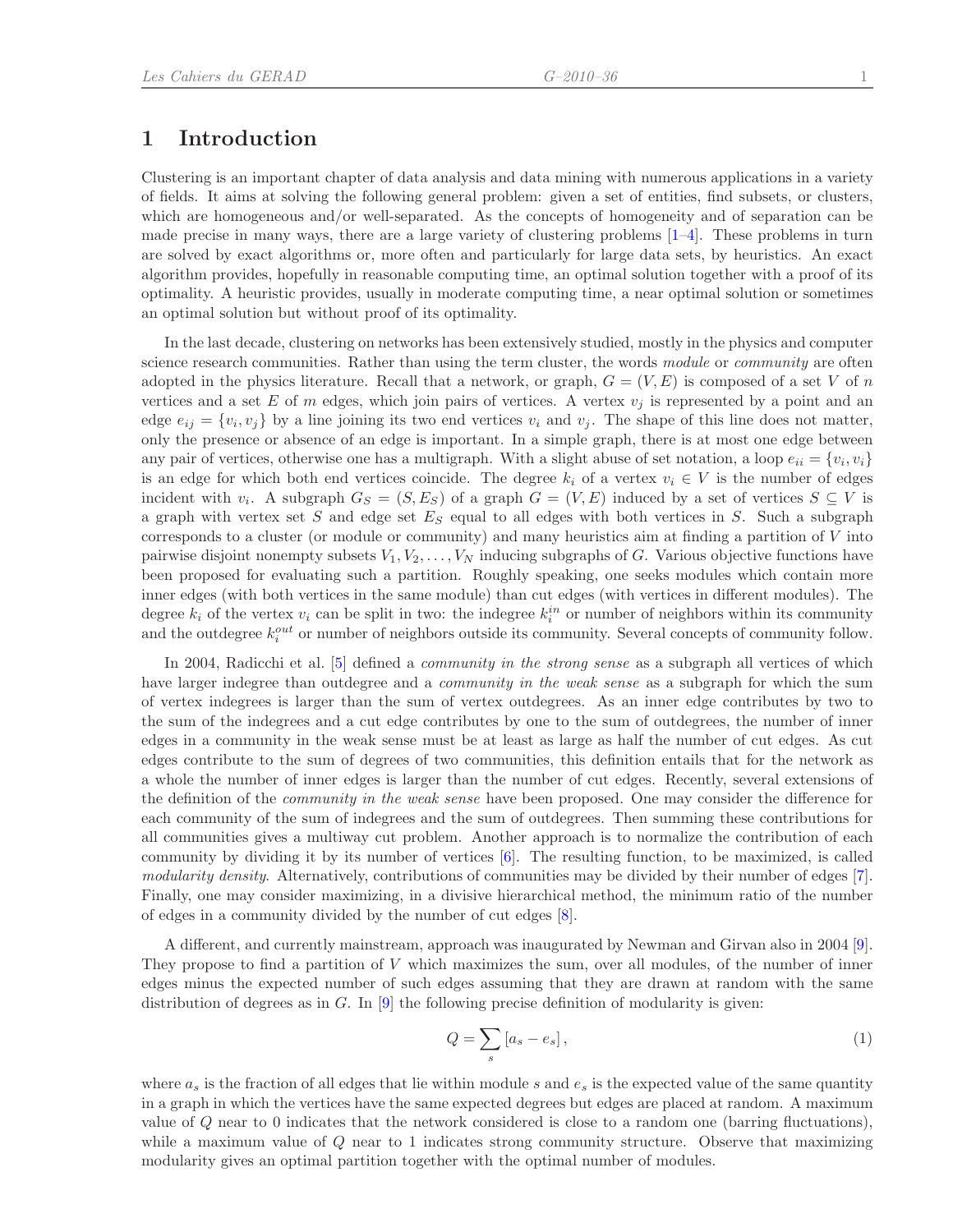The modularity maximization problem has been extensively studied both from the algorithmic and from the applications viewpoints. Some papers discuss a few of its mathematical properties, among which are the following.

- (i) Even if the networks under study most of the time have no loops nor multiple edges, the expected number of loops may be positive. Moreover, for some pairs of end vertices, their expected number of edges may be greater than 1 [\[10\]](#page-17-7).
- (ii) Modularity maximization suffers from a resolution limit [\[11\]](#page-17-8), i.e., when the network is large small modules can be absorbed by larger ones even if they are very dense.
- (iii) The partition with optimal or near optimal modularity may contain modules which are not communities in the weak sense, or even in the most weak sense [\[12\]](#page-17-9) that twice the number of inner edges is never less than the number of edges joining this module to another one.

Modification to the model and/or to heuristics have been proposed to address these problems. Changing slightly the null model (i.e. the value of  $e_s$  in Eq. [\(1\)](#page-7-0)), by simulation [\[10\]](#page-17-7) or by using an analytical formula [\[13\]](#page-17-10) allows the removal of loops and multiple edges. A parameter can also be introduced together with multiresolution heuristics [\[14,](#page-17-11) [15\]](#page-17-12). Nevertheless, the original modularity maximization appears presently to be much used. In this paper, we limit ourselves to this classical problem.

Brandes et al. [\[16\]](#page-17-13) have shown that modularity maximization is NP-hard.

Numerous heuristics have been proposed to maximize modularity. They are based on divisive hierarchical clustering, agglomerative hierarchical clustering, partitioning, and hybrids. They rely upon various criteria for agglomeration or division [\[17](#page-17-14)[–21\]](#page-17-15), simulated annealing [\[10,](#page-17-7) [22,](#page-18-0) [23\]](#page-18-1), mean field annealing [\[24\]](#page-18-2), genetic search [\[25\]](#page-18-3), extremal optimization [\[26\]](#page-18-4), spectral clustering [\[27](#page-18-5)[–29\]](#page-18-6), linear programming followed by randomized rounding [\[30\]](#page-18-7), dynamical clustering [\[31\]](#page-18-8), multilevel partitioning [\[32\]](#page-18-9), contraction-dilation [\[33\]](#page-18-10), multistep greedy search [\[34\]](#page-18-11), quantum mechanics [\[35\]](#page-18-12) and other approaches [\[14,](#page-17-11) [21,](#page-17-15) [29,](#page-18-6) [36](#page-18-13)[–38\]](#page-18-14).

In contrast, papers proposing exact algorithms or using mathematical programming are rare for modularity maximization. There are two approaches. In the first one, the original graph  $G = (V, E)$  is replaced by a complete weighted graph  $K_n = (V, E')$  of order  $n = |V|$  as G and such that for any pair of vertices  $v_i, v_j \in G$ ,  $K_n$  has an edge  $e'_{ij}$  with a weight equal to the modularity of that edge. In addition to the complexity result mentioned above, Brandes et al. [\[16\]](#page-17-13) give an integer programming formulation for modularity maximization and mention that the optimal solution of two test problems with 34 and with 105 entities were determined. Their approach is in fact close to the work of Grötschel and Wakabayashi  $[39, 40]$  $[39, 40]$  on clique partitioning. It is discussed in the next section. The second approach works directly on the original graph  $G = (V, E)$ . Xu, Tsoka and Papageorgiou [\[41\]](#page-18-17) propose a mixed integer convex quadratic programming model, discussed below. They solve exactly four test problems with up to 104 entities.

The purpose of the present paper is to assess and advance the state of the art of algorithms for exact modularity maximization. To this effect, we discuss and compare four exact algorithms, two of which are new. Two of these algorithms work on a reduction of modularity maximization to clique partitioning; the other two work on the direct formulation. They are: (i) the row generation algorithm of [\[39\]](#page-18-15), which subsumes the algorithm of [\[16\]](#page-17-13), (ii) a new stabilized column generation algorithm for clique partitioning which enhances the efficiency of that approach, (iii) the mixed integer convex quadratic programming approach of [\[41\]](#page-18-17), (iv) another new stabilized column generation algorithm which enhances the efficiency of the second approach.

Column generation algorithms implicitly take into account all possible communities (or in other words all subsets of the set of entities under study). They replace the problem of finding simultaneously all communities in an optimal partition by a sequence of optimization problems for finding one community at a time, or more precisely a community which improves the modularity of the current solution. So, problems are solved much faster than with previous algorithms and larger instances can be tackled, the largest to date having 512 entities.

Clearly, in many applications of modularity maximization, instances are still larger and sometimes very much larger, than those which can be solved exactly with the proposed algorithms. Nevertheless, it is our belief that exact algorithms are worthy of study for several reasons.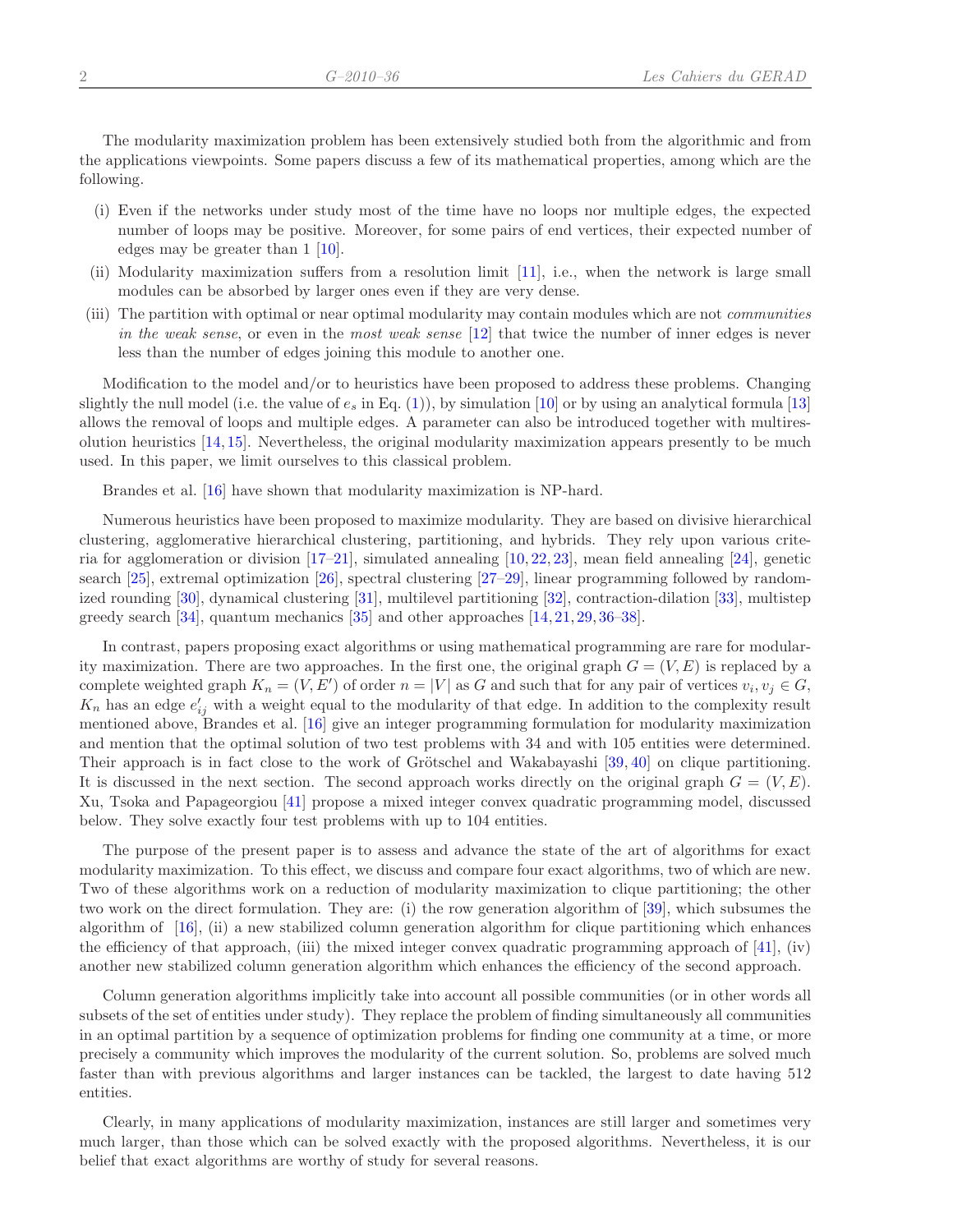- (i) Instances which are more than toy problems can presently be solved exactly. As shown below, these include many problems used to illustrate the performance of various heuristics.
- (ii) As mentioned in several papers, finding the significance of the detected communities is difficult. Indeed, various heuristics often lead to partitions that disagree on two or more of their communities. Having an exact solution solves the problem of separating possible inadequacies of the model from eventual errors resulting from the use of heuristics. Unsuspected communities may be interpreted with more confidence and proposed to the user for a substantive analysis. This is one of the main aims of clustering.
- (iii) If solving a given instance proves to be too time consuming, the exact algorithm may often be stopped and the best solution found considered as a heuristic one. It is not uncommon that the optimal solution is found at an early stage of the resolution. Then, the problem of maximizing modularity will, in fact, be solved but without a proof of optimality.
- (iv) An exact algorithm can provide a benchmark of exactly solved instances which can be used to compare heuristics and fine tune them. More precisely, the comparison of the symmetric differences between the optimal solution and the heuristically obtained ones may suggest additional moves which improve the heuristic under study. Iterating this approach with several heuristics may lead to performant hybrids. As a rule of thumb, a sophisticated heuristic should be able to find quickly an optimal solution for most or possibly all practical instances which can be solved exactly with a proof of optimality.
- (v) Using projection, i.e., fixing some of the communities found by a heuristic, an exact algorithm can be applied to this reduced network in order to improve the heuristic solution [\[42\]](#page-18-18).
- (vi) Getting improved heuristics will in turn lead to more efficient exact algorithms. Indeed, there are usually some steps in such algorithms which can be solved heuristically, always or most of the time, without forfeiting the guarantee of optimality. In column generation algorithms, as discussed below, knowledge of a good or possibly optimal initial solution enhances stabilization substantially. Heuristics are also useful in solving the auxiliary problem.
- (vii) An exact algorithm can also be used as a tool for the theoretical study of maximum modularity partitions, e.g., the fact that they satisfy or not conditions on the number of inner and of cut edges of communities, or conditions of robustness [\[12\]](#page-17-9).
- (viii) With active research, regularly improved mathematical programming packages such as CPLEX [\[43\]](#page-18-19) and increasing computer power, the size of problems solved exactly is likely to increase substantially with time. A comparison with a central problem of Operations Research, i.e., the traveling salesman problem, illustrates this point. Given a set of cities and pairwise distances between them, the traveling salesman problem is to find a minimum length tour visiting once and only once each city. In 1954, Dantzig, Fulkerson, and Johnson [\[44\]](#page-18-20) solved optimally an instance with 49 cities. In 2009, Applegate et al. [\[45\]](#page-18-21) were able to solve to optimality an instance with 85 900 cities.

## <span id="page-9-0"></span>2 Modularity maximization as clique partitioning

#### 2.1 Row generation

The modularity function was expressed above as a sum of values over all communities. As shown in [\[27\]](#page-18-5), modularity can also be written as a sum of values over all edges of the complete graph  $K_n$ .

$$
Q = \frac{1}{2m} \sum_{i,j \in V} \left( a_{ij} - \frac{k_i k_j}{2m} \right) \delta(c_i, c_j)
$$
\n
$$
(2)
$$

where m corresponds to the cardinality of  $E$ ,  $k_i$ ,  $k_j$  are the degrees of vertices i and j, respectively,  $a_{ij}$  is the ij component of the adjacency matrix of  $G$ , equal to 1 if vertices i and j are adjacent, and to 0 otherwise. Finally,  $\delta(c_i, c_j)$  is the Kronecker symbol equal to 1 if the communities  $c_i$  and  $c_j$ , to which i and j belong, are the same, and to 0 otherwise. The quantity  $\frac{k_ik_j}{2m}$  is the expected number of edges between vertices i and  $j$  in a null model where edges are placed at random, while the distribution of degrees remains the same.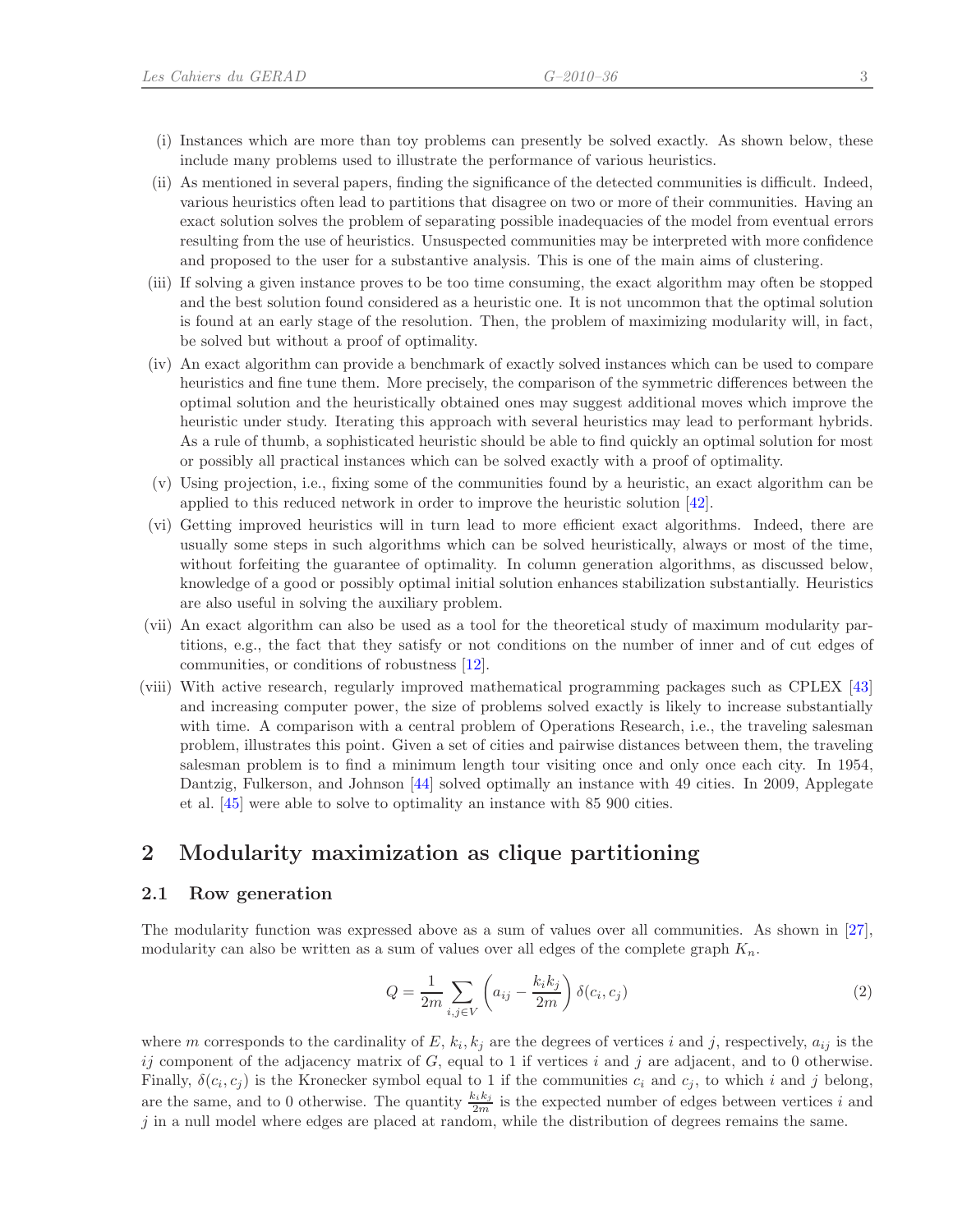Introducing binary variables  $x_{ij}$  equal to 1 if vertices i and j belong to the same module and 0 otherwise, and setting

$$
w_{ij} = \frac{1}{m} \left( a_{ij} - \frac{k_i k_j}{2m} \right),\tag{3}
$$

modularity maximization can be reformulated as a clique partitioning problem. Since  $K_n$  is complete, it is a clique and any of its induced subgraphs are cliques also. Partitioning  $G$  is thus equivalent to partitioning  $K_n$  into cliques. The resulting partition is an equivalence relation, i.e., reflexive, symmetric and transitive. From reflexivity (or the fact that each entity is in the same module as itself) all  $x_{ii} = 1$ . Thus the sum of elements on the main diagonal is a constant for all partitions, equal to

<span id="page-10-0"></span>
$$
-C = -\sum_{i \in V} \frac{k_i k_i}{2m}.\tag{4}
$$

From symmetry, using  $x_{ij} = x_{ji}$ , one can eliminate variables corresponding to values of indices  $i > j$ . The model can then be written, as in [\[39,](#page-18-15) [40\]](#page-18-16),

$$
\max \sum_{i < j \in V} w_{ij} x_{ij} - C
$$
\n
$$
\text{s.t. } x_{ij} + x_{jk} - x_{ik} \le 1
$$
\n
$$
x_{ij} - x_{jk} + x_{ik} \le 1
$$
\n
$$
-x_{ij} + x_{jk} + x_{ik} \le 1
$$
\nfor all  $1 \le i < j < k \le n$ ,\nfor all  $1 \le i < j < k \le n$ ,\nfor all  $1 \le i < j < k \le n$ ,\nfor all  $1 \le i < j < k \le n$ ,\nfor all  $1 \le i < j < k \le n$ ,\nfor all  $1 \le i < j \le k$ .

This model has  $\frac{n(n-1)}{2}$  variables and  $3\binom{n}{3} = \frac{n(n-1)(n-2)}{2} = O(n^3)$  constraints. The first three sets of constraints express transitivity, i.e., if entities  $i$  and  $j$  are in the same module and entities  $j$  and  $k$  are in the same module, then entities i and  $k$  must be in the same module. The fourth (and last) set of constraints expresses integrality, i.e., edges are present in the solution entirely or not at all.

Problem [\(5\)](#page-10-0) is a linear program in 0-1 variables and thus small instances may be solved by integer linear programming packages such as CPLEX. In the solution process, the linear programming relaxation obtained by replacing the constraints  $x_{ij} \in \{0,1\}$  by  $x_{ij} \in [0,1]$  is first solved. If the optimal solution of this relaxation is in integers, which is often the case, it corresponds to a partition of maximum modularity.

Should the solution of the continuous relaxation be fractional, one can branch, or add one or several cutting planes, i.e., additional linear constraints which cut off the current fractional solution but do not eliminate any feasible integer solution. Branching is done by setting a fractional 0-1 variable  $x_{ij}$  to 1 or 0, i.e., imposing on the one hand that entities  $i$  and  $j$  belong to the same community and on the other hand that they belong to different communities. Two linear programming subproblems are thus obtained and their solution gives bounds valid for the former and the latter case respectively. These bounds are not larger than the bound given by the solution of the subproblem on which branching took place. Branching on a subproblem stops if the value of the corresponding bound is smaller than that of the best solution known, or incumbent. As the possible number of branching choices is finite, the algorithm converges. Choosing a variable  $x_{ij}$  with value closest to  $\frac{1}{2}$  balances improvement of both bounds. These rules and others are discussed in [\[46\]](#page-18-22). In practice, branching is done by CPLEX. Several families of cutting planes were obtained in [\[39,](#page-18-15) [40\]](#page-18-16) and could be used as an alternative or complement to branching.

Note that a similar formulation is presented in [\[16\]](#page-17-13) but with constraints of the type  $x_{ij} + x_{jk} - 2x_{ik} \leq 1$ instead of  $x_{ij} + x_{jk} - x_{ik} \le 1$ , and so forth. While this does not change the set of feasible solutions in  $0 - 1$ variables, the continuous relaxation in the algorithm of  $[16]$  will be less tight than that of  $(5)$ . Consequently, the algorithm is more time consuming than that of [\[39\]](#page-18-15) as it is shown in our computational experiments (see Section [4](#page-15-0) below).

Unfortunately, the number of constraints of problem  $(5)$  grows rapidly with n. Not all of these constraints will be tight at the optimum. Those which are not could be deleted without changing the optimal solution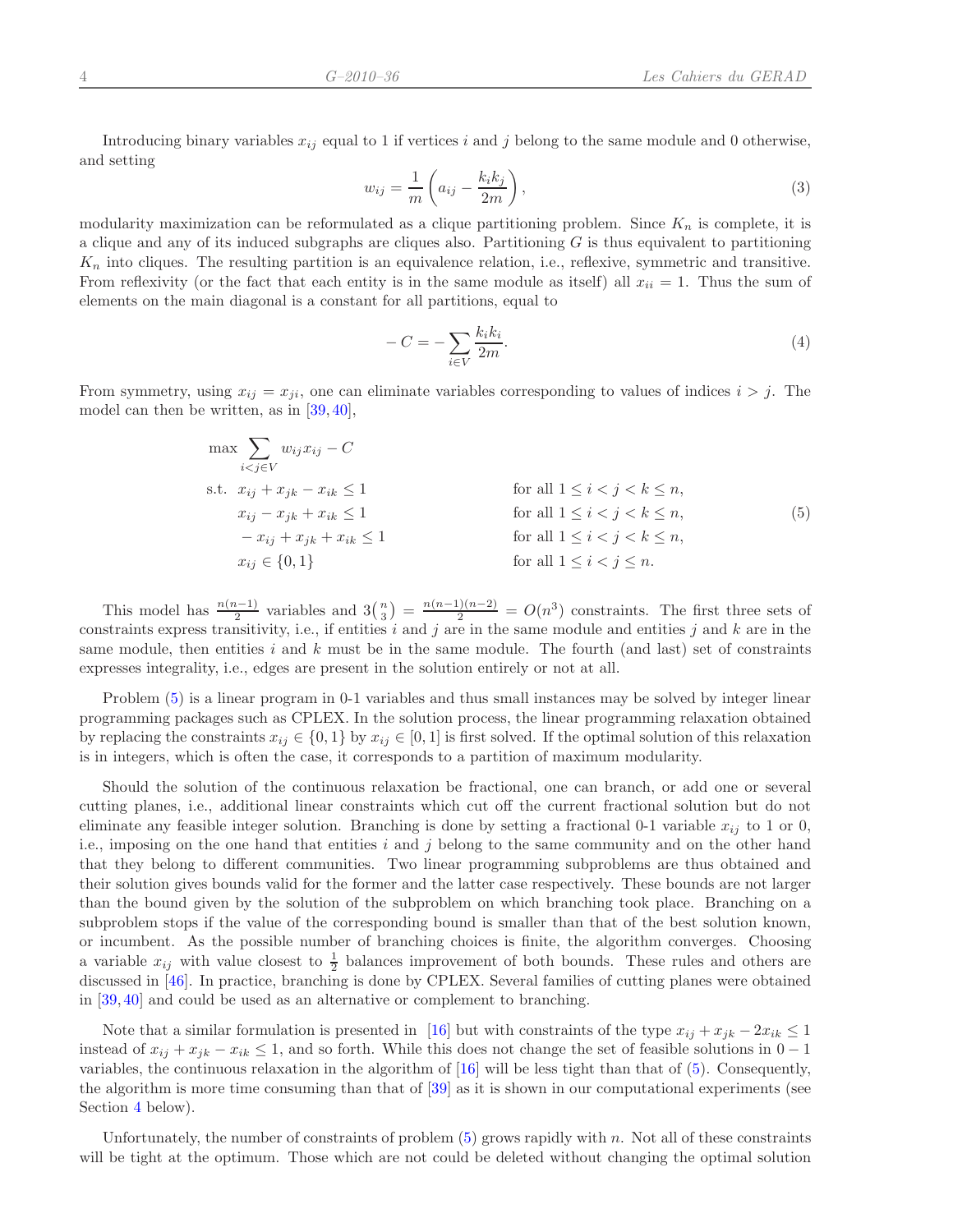but it is not known a priori which ones they are. Grötschel and Wakabayashi [\[39\]](#page-18-15) therefore proposed to add the constraints progressively. More precisely, they add by batches of 300 those constraints which are most violated by the current solution. In their experiments on a variety of clustering problems, they found that only a small number of such constraints were tight at the optimum and that the solution of the continuous relaxation was very often integer. Our computation experiments (see Section [4](#page-15-0) below) show this appears also to be the case for modularity maximization.

### <span id="page-11-6"></span>2.2 Column generation

Column generation is a powerful technique of linear programming which allows the exact solution of linear programs with a number of columns exponential in the size of the input (there may be billions of them and, in some cases, much more). To this effect, it follows the usual steps of the simplex algorithm, apart from finding an entering column with a positive reduced cost in case of maximization which is done by solving an auxiliary problem. The precise form of this last problem depends on the type of problem under study. It is often a combinatorial optimization or a global optimization problem. It can be solved heuristically as long as a column with a reduced cost of the required sign can be found. When this is no longer the case, an exact algorithm for the auxiliary problem must be applied either to find a column with the adequate reduced cost sign, undetected by the heuristic, or to prove that there is no such column and hence the linear programming relaxation is solved. Column generation has proven to be very useful in the solution of large clustering problems, e.g., minimum sum-of-squares clustering [\[1,](#page-17-0) [47,](#page-18-23) [48\]](#page-18-24).

For modularity maximization clustering, as for other clustering problems with an objective function additive over the clusters, the columns correspond to all subsets of  $V$ , i.e., to all nonempty modules.

To express this problem, define  $a_{it} = 1$  if vertex i belongs to module t and to  $a_{it} = 0$  otherwise. One can then write the model as

$$
\max \sum_{t \in T} c_t z_t - C \tag{6}
$$

$$
\text{s.t.} \sum_{t \in T} a_{it} z_t = 1 \qquad \qquad \forall i = 1, \dots, n \tag{7}
$$

$$
z_t \in \{0, 1\} \qquad \qquad \forall t \in T,
$$
\n
$$
(8)
$$

where  $c_t = \sum_i \sum_{j>i} w_{ij} a_{it} a_{jt}$ , i.e., the value of the module indexed by t with  $t = 1...2^n - 1$ .

The objective function [\(6\)](#page-11-0) of the primal problem expresses that modularity is equal to the sum of modularities of all selected modules minus a constant corresponding to the diagonal terms. The first set of constraints [\(7\)](#page-11-1) expresses that each entity must belong to one and only one module and the second set of constraints that modules must be selected entirely or not at all.

If the integrality constraints [\(8\)](#page-11-2) are replaced by

<span id="page-11-5"></span><span id="page-11-4"></span><span id="page-11-3"></span><span id="page-11-2"></span><span id="page-11-1"></span><span id="page-11-0"></span>
$$
z_t \ge 0, \forall t \in T,\tag{9}
$$

the upper bound  $z_t \leq 1$  being implied by constraint [\(7\)](#page-11-1), one obtains a *relaxation* of [\(6\)](#page-11-0)–[\(8\)](#page-11-2) which is a linear program.

Recall that to any primal linear program is associated another linear program called its dual. This dual program has as many variables as the primal has constraints and as many constraints as the primal has variables.

The dual of the relaxation of  $(6)-(7)$  $(6)-(7)$ ,  $(9)$  can be written

$$
\min \sum_{i=1}^{n} \lambda_i - C \tag{10}
$$

$$
\text{s.t.} \sum_{i=1}^{n} a_{it} \lambda_i \ge c_t \qquad \qquad \forall t \in T,
$$
\n
$$
(11)
$$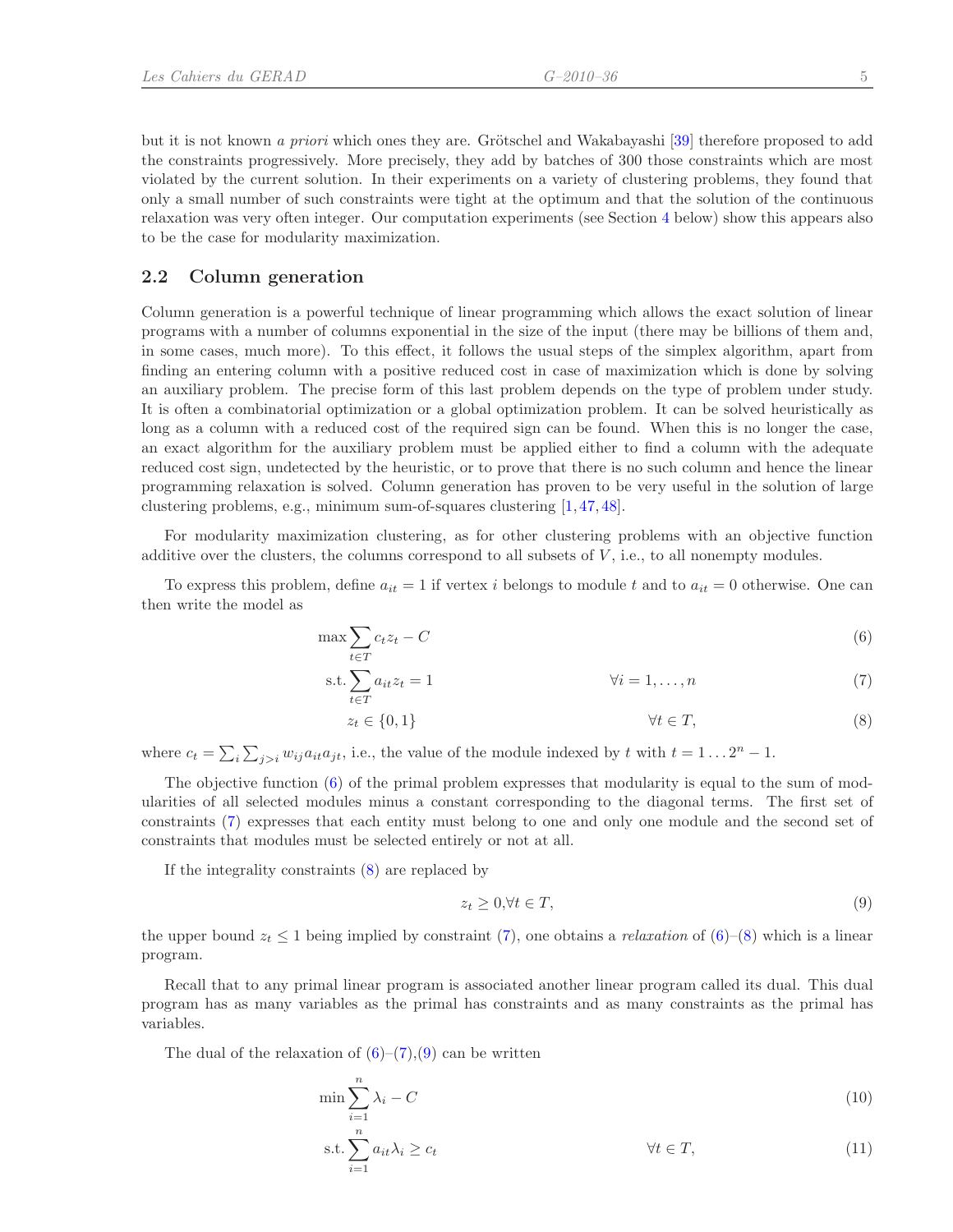$$
\lambda_i \in \mathbb{R} \tag{12}
$$

The objective function [\(10\)](#page-11-4) of the *dual* problem  $(10)$ – $(12)$  is equal to the sum of all dual variables minus a constant C. The constraints [\(11\)](#page-11-5) express that the sum of dual variables associated with the entities of any community must be at least as large as its modularity. Finally, the constraints [\(12\)](#page-12-0) express the fact that the dual variables are unrestricted in sign.

From the duality theorem of linear programming, the optimal solutions  $(z_1^*, z_2^*, \ldots, z_T^*)$  of the primal and  $(\lambda_1^*, \lambda_2^*, \ldots, \lambda_n^*)$  of the dual have the same value:

<span id="page-12-0"></span>
$$
\sum_{t \in T} c_t z_t^* = \sum_{i=1}^n \lambda_i^*.
$$
\n(13)

Moreover, any feasible solution of the primal has smaller or equal value than any solution of the dual. Geometrically, the sets of feasible solutions of the primal and dual are polyhedra. Finding the optimal solution of the primal or of the dual amounts to finding an optimal vertex and the corresponding cone in either of these polyhedra.

Problem  $(6)-(7),(9)$  $(6)-(7),(9)$  $(6)-(7),(9)$  $(6)-(7),(9)$  is called the *master problem*. It is the relaxation of a partitioning problem which can in principle be solved by a package such as CPLEX. However, as the number of columns is exponential, this is possible only for very small n. To overcome these difficulties, one resorts to column generation. Following that approach a reduced master problem with considerably fewer columns is solved instead of the full master problem  $(6)-(7),(9)$  $(6)-(7),(9)$  $(6)-(7),(9)$  $(6)-(7),(9)$ . As usual in the branch and bound approach to mixed integer programming, one first solves the continuous relaxation of this restricted master problem. One begins with a relaxed problem containing some feasible columns and possibly artificial variables. Then improving columns will be added progressively. Finding such column(s) is the *auxiliary problem* whose role is to find a column with positive (negative) reduced cost in case of maximization (minimization). For problem  $(6)-(7),(9)$  $(6)-(7),(9)$  $(6)-(7),(9)$  $(6)-(7),(9)$ , the reduced cost associated with column t will be equal to  $c_t - \sum_i \lambda_i a_{it}$  where the  $\lambda_i$  are the current values of the dual variables of the continuous relaxation of problem  $(6)-(7),(9)$  $(6)-(7),(9)$  $(6)-(7),(9)$  $(6)-(7),(9)$ . Replacing the coefficients  $a_{it}$  by binary variables  $y_i$  leads to the following expression of the auxiliary problem:

$$
\max_{y \in \mathbb{B}^n} \sum_i \sum_{j>i} w_{ij} y_i y_j - \sum_i \lambda_i y_i
$$

This is a quadratic program in 0-1 variables with a 100% dense matrix of coefficients. Many algorithms and numerous heuristics have been proposed to solve it. In our experiments, we use a Variable Neighborhood Search (vns) heuristic [\[49,](#page-18-25)[50\]](#page-19-0) as long as it can find a column with positive reduced cost. vns is a metaheuristic, i.e., a framework for building heuristics, based on the idea of systematic change of neighborhood during the search. It explores progressively larger neighborhoods of the incumbent (or best known) solution in a probabilistic way. Therefore, often favorable characteristics of the incumbent will be kept and used to obtain promising neighboring solutions. vns applies a local search routine repeatedly to get from these neighboring solutions to local optima.

When vns fails to find an improving column, we use as exact method a simple branch and bound algorithm [\[51\]](#page-19-1) or a recent algorithm using bounds based on semidefinite programming [\[52\]](#page-19-2).

It is well known that column generation algorithms suffer from slow convergence particularly when the optimal solution is degenerate, i.e., when such a solution has many variables equal to 0, which is the case for clustering problems. Column generation algorithms also suffer from the plateau effect, i.e., the optimal solution keeps the same value for several or many iterations [\[53\]](#page-19-3).

To alleviate these defects, one can use a variant of the stabilization methods for column generation due to du Merle et al. [\[54\]](#page-19-4), which we call focussed column generation.

The principle is to identify, from a heuristic solution, a small region in the space of dual variables hopefully containing the optimal solution  $(\lambda_1^*, \lambda_2^*, \dots, \lambda_n^*)$ . Then departures from this zone are penalized.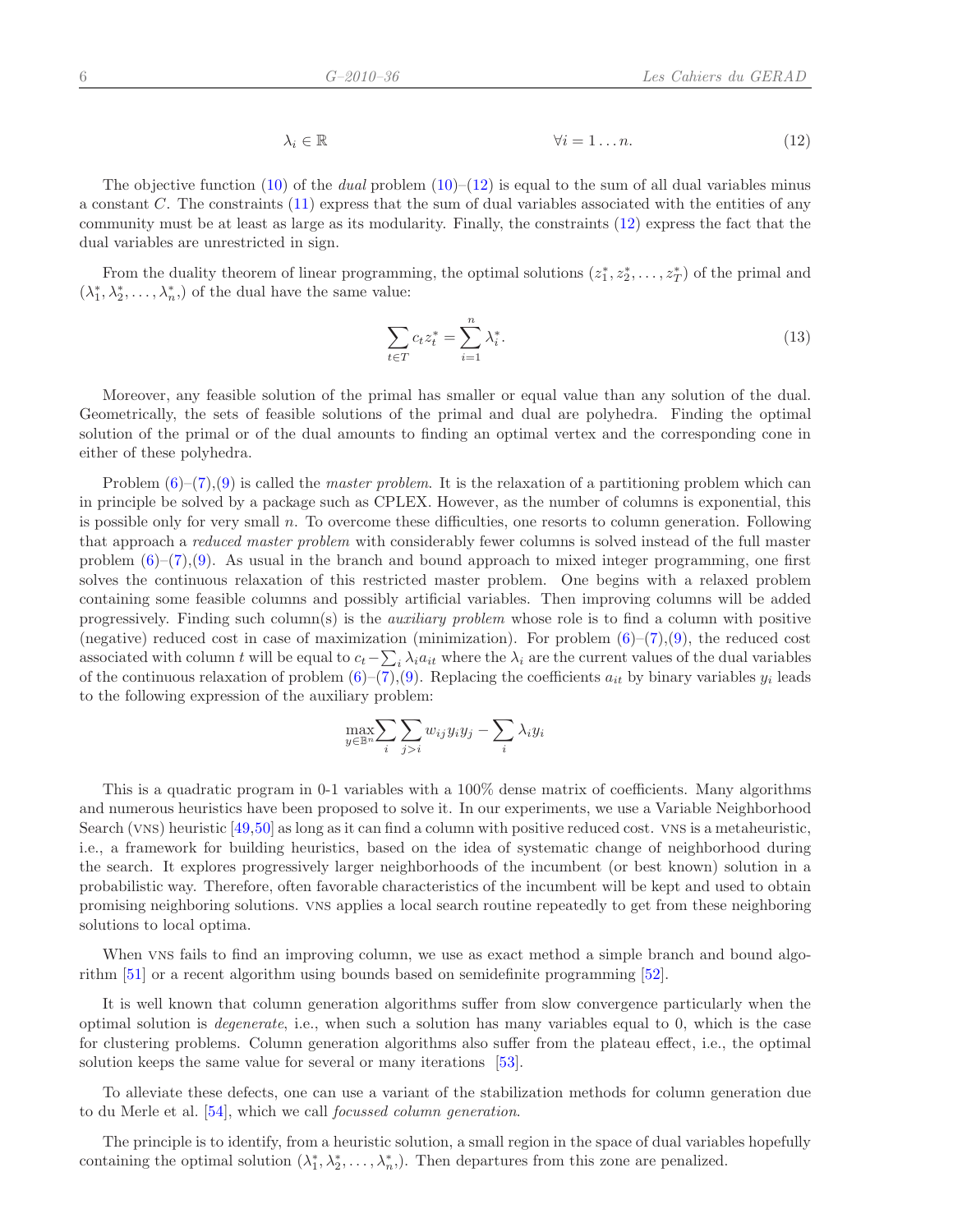To that effect, we first seek a good heuristic solution of the modularity maximization problem. Recently, Noack and Rotta [\[55\]](#page-19-5) compared experimentally codes for eight heuristics. We used the SS+ML heuristic which is the best according to their experiments, i.e., Single-Step Greedy coarsening by Significance with Multi-Level Fast Greedy refinement (SS+ML). This heuristic solution can be further improved by a local application of modularity maximization to each pair of modules at a time. Then, a dual solution is derived from this last heuristic primal solution, and intervals hopefully containing the optimal values are determined. This is done by computing the increase (resp. the decrease) of the objective function value if a vertex is duplicated (resp. removed). Penalties for getting out of these intervals are imposed and progressively diminished until they get down to 0. Details on this method are given in [\[54\]](#page-19-4).

## <span id="page-13-0"></span>3 Modularity maximization by mixed 0-1 quadratic programming

#### 3.1 Direct formulation

Maximizing modularity by the clique partitioning approach discussed in Section [2](#page-9-0) has a drawback: it replaces a usually sparse matrix of coefficients by a 100% dense one. An alternative approach is to work directly with a graph  $G = (V, E)$  instead of the complete graph  $K_n$ . This was done by Xu, Tsoka and Papageorgiou [\[41\]](#page-18-17) and leads to a 0-1 mixed integer quadratic problem whose continuous relaxation is convex, and which can therefore be solved by CPLEX. We next recall the main elements of Xu et al.'s model as they provide the necessary background for a new column generation algorithm described in the second part of this section. Considering again the definition of  $Q$  as a sum over modules of their modularities rewrite  $Q$  as

$$
Q = \sum_{s} [a_s - e_s] = \sum_{s} \left[ \frac{m_s}{m} - \left( \frac{D_s}{2m} \right)^2 \right]
$$
 (14)

where  $m_s$  denotes the number of edges in module s, i.e., the subgraph induced by  $V_s$  and  $D_s$  denotes the sum of degrees  $k_i$  of the vertices of module s. Binary variables are then used to identify the modules to which each vertex and each edge belongs. To this effect, list all edges with a single index  $r = 1, 2, \ldots, m$ . Then, introduce the following variables,

$$
X_{rs} = \begin{cases} 1 & \text{if edge } r \text{ belongs to module } s \\ 0 & \text{otherwise} \end{cases}
$$

for  $r = 1, 2, ..., m$  and  $s = 1, 2, ... M$  and

$$
Y_{is} = \begin{cases} 1 & \text{if vertex } i \text{ belongs to module } s \\ 0 & \text{otherwise.} \end{cases}
$$

The number of edges and sum of vertex degrees can then be expressed as:

$$
m_s = \sum_r X_{rs}
$$

 $D_s = \sum$ i  $k_iY_{is}$ .

A second series of constraints express that each vertex belongs to exactly one module:

$$
\sum_{s} Y_{is} = 1 \,\forall i = 1, 2, \ldots n.
$$

A third series of constraints express that any edge  $r = \{v_i, v_j\}$  with end vertices indiced by i and j can only belong to module s if both of those end vertices belong to that module.

and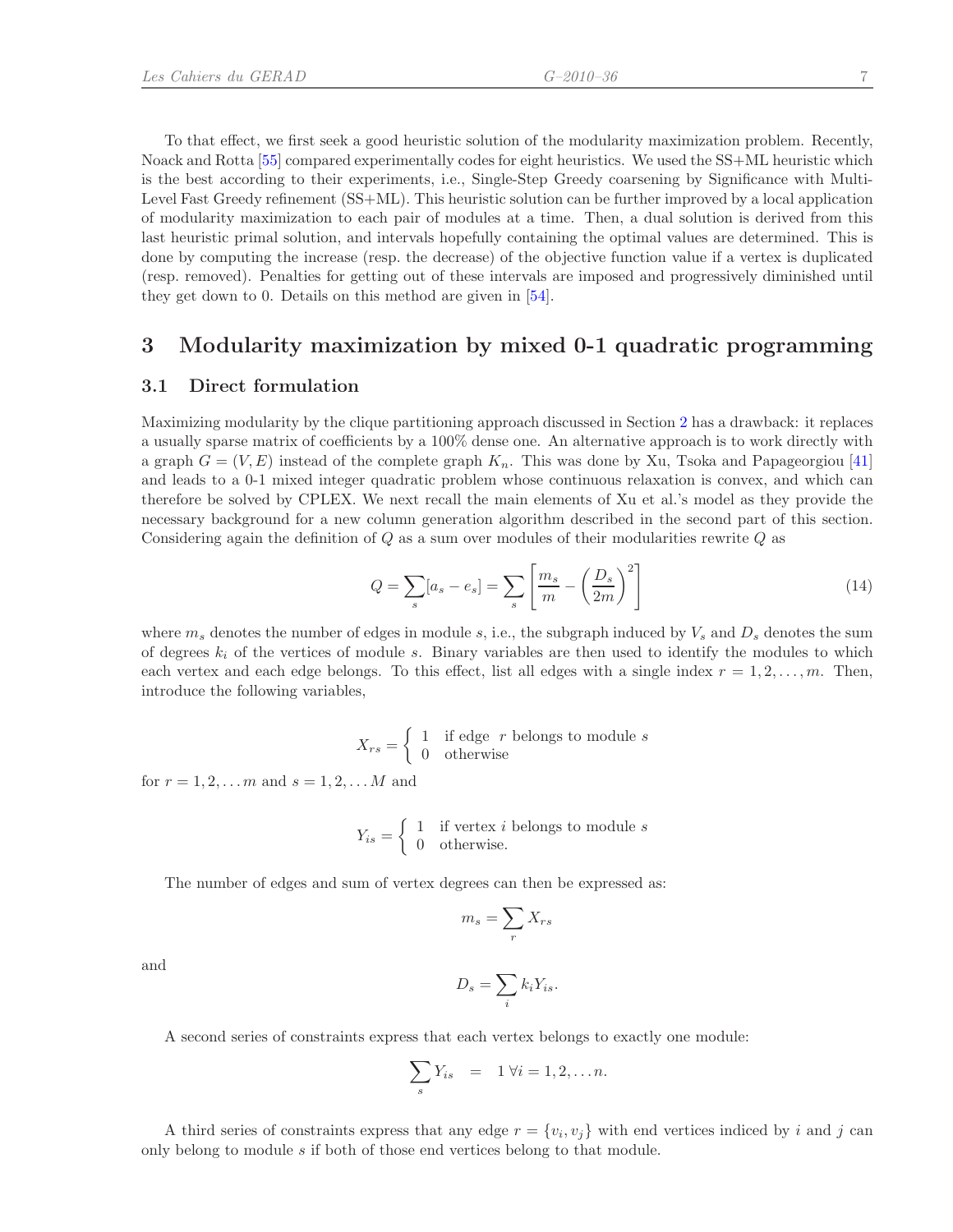$$
X_{rs} \le Y_{is} \quad \forall r = \{v_i, v_j\} \in E
$$
  

$$
X_{rs} \le Y_{js} \quad \forall r = \{v_i, v_j\} \in E
$$

Note that these constraints are part of Fortet's [\[56\]](#page-19-6) linearization of quadratic 0-1 programs. They impose that  $X_{rs} = 0$  if either  $Y_{is}$  or  $Y_{js}$  or both are equal to 0. They do not impose that  $X_{is}$  is equal to 1 is  $Y_{is} = Y_{js} = 1$ . Although the constraints  $X_{rs} \geq Y_{is} + Y_{js} - 1$  could be added to impose that, this is not necessary as adding an edge between vertices i and j when they are in the same module increases  $m_s$  and hence Q.

The number of modules is a priori unknown; indicator variables  $u_s = 1$  if module s is nonempty and  $u_s = 0$  otherwise are used. Then constraints

$$
u_s \le u_{s-1} \quad \forall s \in 2, 3, \dots S,
$$

where S is an upper bound on the number of modules, are added and express that module s can be nonempty only if module  $s - 1$  is so.

Consequently,

$$
\sum_r X_{rs} \ge u_s
$$

and

$$
\sum_r X_{rs} \le (n - s + 1)u_s.
$$

The value  $n - s + 1$  in the latter constraints is due to the fact that each of the modules  $1, 2, \ldots s - 1$  must be nonempty. In fact, Xu et al. use more general parametric formulae which allow imposing lower and upper bounds on the cardinality of the modules.

It is well-known that for any given solution to a clustering problem, alternative equivalent solutions can be obtained by simply re-indexing clusters. For an optimal solution with  $M$  modules,  $M!$  equivalent solutions exist. Symmetry-breaking constraints for clustering problems can be found in the literature [\[57](#page-19-7)[–59\]](#page-19-8), and were used in [\[41\]](#page-18-17). Such symmetry breaking constraints notwithstanding, this problem has  $M(n+m)$  binary variables and M continuous variables, subject to  $M(1+2m+2n)$  linear constraints.

### 3.2 Column generation reformulation

Once again, a linear programming master problem will be solved by the simplex algorithm where the entering column will be determined by solving an auxiliary problem. The master problem will be the same as in the previous column generation algorithm, i.e., its equations are given in  $(6)-(7),(9)$  $(6)-(7),(9)$  $(6)-(7),(9)$  $(6)-(7),(9)$  of Section [2.2.](#page-11-6) The auxiliary problem will be different from the quadratic 0-1 program used in the clique partitioning formulation. It will be close to the formulation of Xu et al. [\[41\]](#page-18-17) described in Section [3.1,](#page-13-0) but much simpler. As a single community is to be determined at a time, it can be written as follows:

$$
\max_{x \in \mathbb{B}^n, D \in \mathbb{R}} \sum_{r} \frac{x_r}{m} - \left(\frac{D}{2m}\right)^2 - \sum_{i} \lambda_i y_i
$$
\n
$$
\text{s.t.} \qquad D = \sum_{i} k_i y_i
$$
\n
$$
x_r \le y_i \qquad \qquad \forall r = \{i, j\} \in E
$$
\n
$$
x_r \le y_j \qquad \qquad \forall r = \{i, j\} \in E.
$$

As before, edges are indexed by r and vertices by i (or j). Variable  $x_r$  is equal to 1 if edge r belongs to the community which maximizes the objective function and to 0 otherwise. Similarly,  $y_i$  is equal to 1 if the  $i<sup>th</sup>$  vertex belongs to the community and 0 otherwise. The objective function is equal to the modularity of the community to be determined minus the scalar product of the current value  $\lambda_i$  of the dual variables times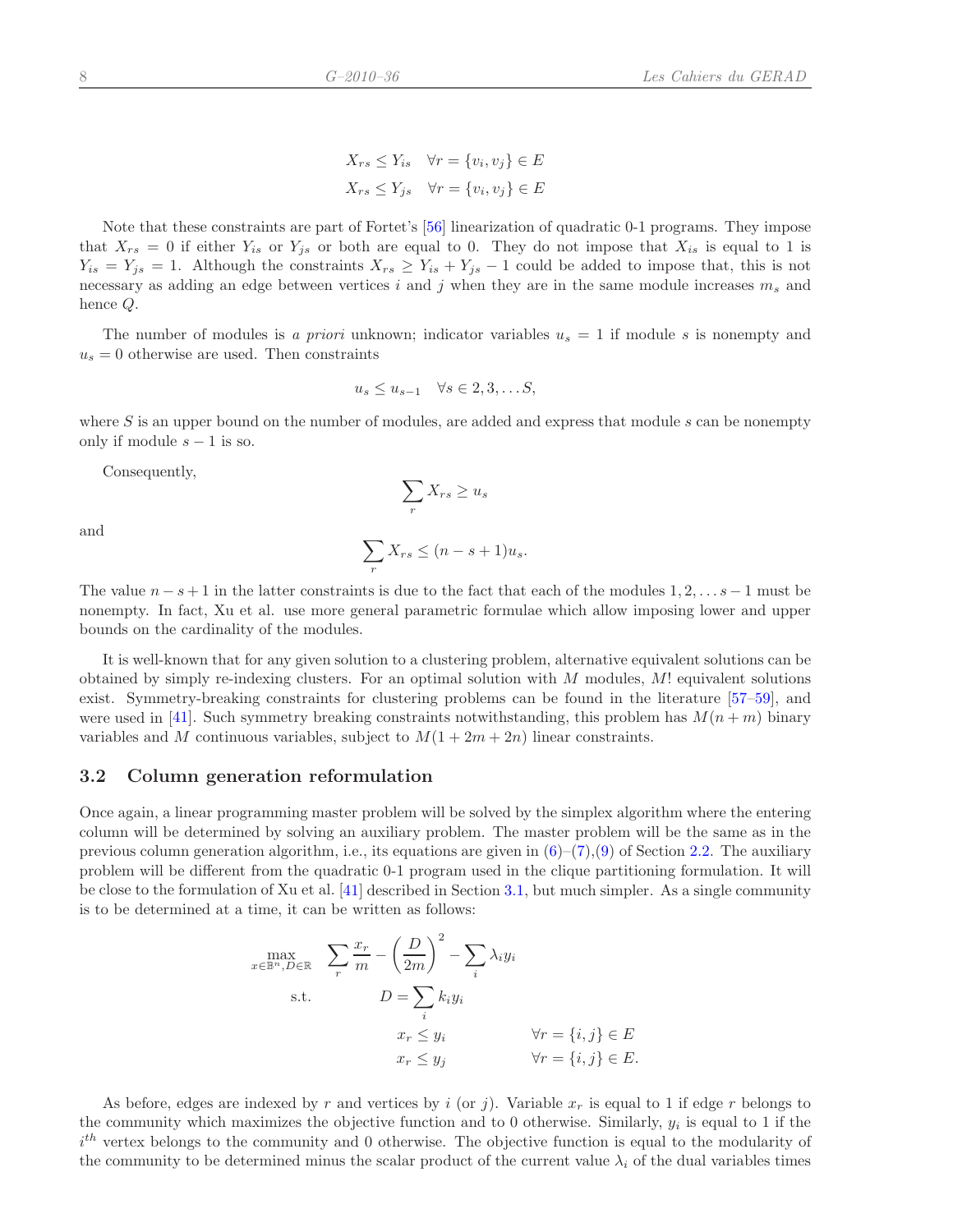the indicator variable  $y_i$ . Observe that this last term is the same as in the objective function of the auxiliary problem for clique partitioning. This is a mixed integer quadratic problem with  $n+m$  binary variables and 1 continuous variable, in the objective function, subject to  $2m + 1$  linear constraints. In the objective function there is a single concave nonlinear term. Clearly, the size of this auxiliary problem is much smaller than that of the direct formulation described in Section [3.1,](#page-13-0) particularly for large number of communities  $M$ . This auxiliary problem is first solved with a vns heuristic as long as a column with a positive reduced cost can be found. When this is no more the case, CPLEX is called to find such a column or prove that there are no more.

### <span id="page-15-0"></span>4 Computational comparison

To compare the four algorithms described in the previous sections, we selected 11 test problems from the modularity maximization literature. Their names, orders and sizes are given in Table [1.](#page-15-1)

<span id="page-15-1"></span>

| Problem ID     | Name                      | n   | m    |
|----------------|---------------------------|-----|------|
|                | Zachary's karate club     | 34  | 78   |
| $\overline{2}$ | Dolphins social network   | 62  | 159  |
| 3              | Les Misérables            | 77  | 254  |
| 4              | $A00$ _main               | 83  | 135  |
| 5              | protein p53               | 104 | 226  |
| 6              | Books about US politics   | 105 | 441  |
|                | American College Football | 115 | 613  |
|                | $A01$ <sub>main</sub>     | 249 | 635  |
| 9              | USAir97                   | 332 | 2126 |
| 10             | netscience_main           | 379 | 914  |
| 11             | Electronic Circuit (s838) | 512 | 819  |

Table 1: Order and size of 11 test problems

The data of these test problems can be found in various databases mentioned in a recent paper from Noack and Rotta. Note that we always assume unit edge weights.

Results are given in Table [2.](#page-16-0) The first column gives the problem ID as in Table [1,](#page-15-1) the next six columns give the modularity value  $(Q)$  and the number of modules  $(M)$  for: (a) the solution obtained by Noack-Rotta's heuristic (NR Sol); (b) the improved solution obtained from Noack-Rotta's solution (Imp Sol); (c) the optimal solution (Opt Sol).

The remaining columns summarize the performance of the different exact algorithms:

- CPRG: clique partitioning row generation of [\[39\]](#page-18-15);
- CPCG-HJM: clique partitioning column generation with the exact method of [\[51\]](#page-19-1) for the auxiliary problem;
- CPCG-BE: clique partitioning column generation with the exact method of [\[52\]](#page-19-2) for the auxiliary problem; 0-1 mixed integer programming formulation of [\[41\]](#page-18-17);
- 0-1 MICG: 0-1 mixed integer column generation.

For CPRG column, the CPU time is reported when possible or an "OM" is used to indicate that the program reaches the memory limit. The formulation of [\[39\]](#page-18-15) is implemented in AMPL [\[60\]](#page-19-9) and solved using the "lazy constraints" feature of CPLEX. We do not present the results for the formulation of [\[16\]](#page-17-13) as it is much more time consuming. For example, the solution of Problem 1 takes 674 seconds instead of 0.23 second.

For the  $0-1$  MIQP column, we give the CPU time reported in [\[41\]](#page-18-17) or indicate by "NA" the problem not considered in [\[41\]](#page-18-17). It was not possible for us to obtain comparable computing time as the parameters setting used to obtain these results were not detailed in the paper.

For the column generation algorithms, the table contains CPU time as well as, in parentheses, the number of calls for the exact algorithm for the auxiliary problem followed by the number of calls to the heuristic. The term "OT" means that the optimal solution could not be found after more than 100 000 seconds.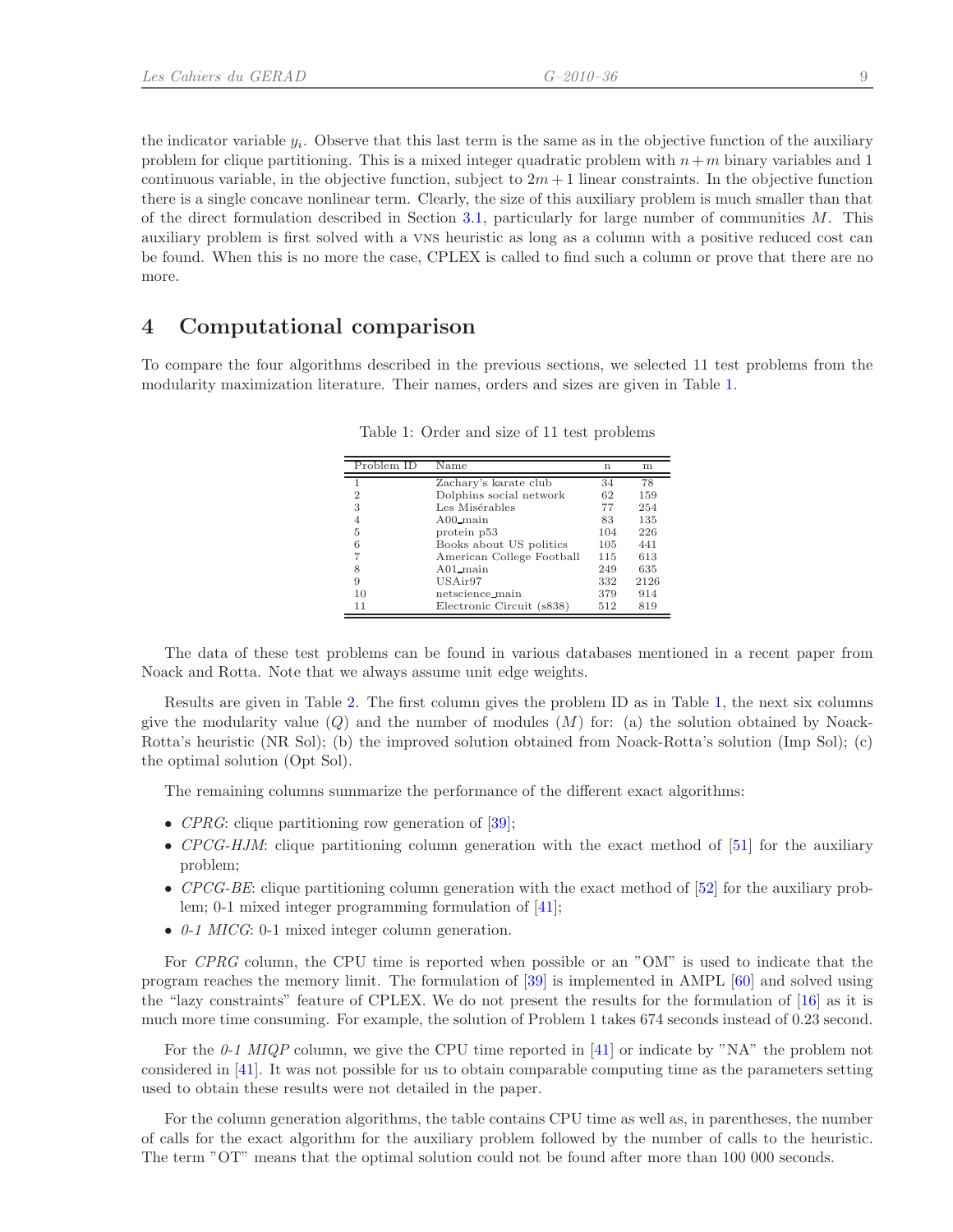| Pb.            | NR Sol  |                | Imp Sol |    | Opt Sol  |     | CPRG    | $CPCG-$ |        | $0-1$ MIQP | $0-1$ MICG |         |          |           |
|----------------|---------|----------------|---------|----|----------|-----|---------|---------|--------|------------|------------|---------|----------|-----------|
| ID             | Q       | М              | Q       | М  | $\omega$ | М   |         | HЈМ     |        | BЕ         |            |         |          |           |
|                | 0.4198  | 4              | 0.4198  | 4  | 0.4198   | 4   | 0.23    | 0.18    | (3/7)  | 0.73       | (3/7)      | 1.03    | 0.34     | (3/8)     |
| $\overline{2}$ | 0.5238  | 4              | 0.5285  | 5. | 0.5285   | 5   | 9.70    | 7.49    | (1/13) | 18.69      | (1/13)     | 197.89  | 7.75     | (1/13)    |
| 3              | 0.5600  | 6              | 0.5600  | 6  | 0.5600   | 6   | 5.07    | 6.89    | (1/13) | 12.92      | (1/13)     | 55.58   | 7.26     | (1/13)    |
| 4              | 0.56749 | 9              | 0.5283  | 9  | 0.5309   | 9   | 17.09   | 3.57    | (1/26) | 262.13     | (1/26)     | ΝA      | 3.66     | (1/26)    |
| 5.             | 0.5322  | 7              | 0.5350  | 6  | 0.5351   |     | 4164.15 | 11.33   | (1/44) | 351.87     | (1/44)     | 1844.31 | 11.60    | (1/44)    |
| 6              | 0.5269  | $\overline{4}$ | 0.5272  | 5. | 0.5272   | 5   | 663.05  | 318.99  | (2/13) | 32287.23   | (2/13)     | NΑ      | 45.65    | (2/13)    |
|                | 0.6002  | 10             | 0.6046  | 10 | 0.6046   | 10  | 282.58  | OТ      |        | 593.01     | (1/8)      | ΝA      | 249.41   | (1/8)     |
| 8              | 0.6203  | 12             | 0.6203  | 12 | 0.6329   | -14 | ΟM      | OТ      |        | OТ         |            | ΝA      | 1014.48  | (12/145)  |
| 9              | 0.3658  | 6              | 0.3660  | 6  | 0.3682   | 6   | OM      | OT      |        | OT         |            | NА      | 16216.77 | (3/104)   |
| 10             | 0.8474  | 19             | 0.8485  | 19 | 0.8486   | 19  | ΟM      | OT      |        | OT         |            | ΝA      | 1615.14  | (12/66)   |
| 11             | 0.8162  | 16             | 0.8166  | 16 | 0.8194   | 12  | ΟM      | OТ      |        | OТ         |            | ΝA      | 7655.56  | (140/225) |

<span id="page-16-0"></span>Table 2: Results of the comparison between algorithms for modularity maximization. Best results are reported in boldface.

All results are in seconds of CPU. Except for  $0-1$  MIQP, all results were obtained on a dual processor computer Intel Pentium computer with 3.20 GHz, 2 Mb cache memory, 3 GB RAM running under Linux. ILOG CPLEX 10.110 was used for the linear programming part of all algorithms.

From Table [2,](#page-16-0) it appears that:

- surprisingly, in view of the many heuristics proposed for modularity maximization, those applied here seldom reach the optimal value: in 2 cases out of 11 of Noack and Rotta and 5 cases out of 11 for the improved heuristic;
- both row-generation and column-generation algorithm based on reformulation of modularity maximization as a clique partitioning problem are competitive for small instances, but become too time or memory consuming for larger ones due to the rapid increase in the number of variables and constraints;
- for the largest instances, the  $0-1$  MICG algorithm appears to be the only one able to find an optimal solution;
- the reduction in resolution times in comparison of the results of  $[41]$  are very substantial: the use of 0-1 MICG algorithm divides these times by a factor of 3 to 159;
- the size of the largest problem solved is raised from 105 entities to 512 entities.

In summary, the column generation algorithm reformulated from [\[41\]](#page-18-17) direct formulation  $(0-1)$  MICG) appears to be the best choice since its computing time is comparable for small instances, lower for medium instances and is the only algorithm able to solve large instances to optimality.

## 5 Conclusions

In this paper, we have studied exact maximization of the modularity of a network according to the definition of Newman and Girvan. Two approaches were proposed previous to this work: on the one hand the row generation algorithm of [\[39\]](#page-18-15) to which modularity maximization can be reduced and on the other hand the direct formulation of Xu et al. [\[41\]](#page-18-17). We have proposed column generation algorithms based on these two approaches and performed a computation comparison on a series of well-known problems from the literature. These results show that: (i) while row generation is fast for small problems, it is outperformed by column generation for larger ones; (ii) the column generation algorithm based on direct formulation performs best for the larger problems; (iii) size of the larger problems has substantially augmented: the largest problem solved to date has 512 entities versus 105 entities before; (iv) computation times are substantially reduced. While it would of course be desirable to solve exactly larger problems, the results obtained by the proposed algorithm already appear to be useful for the several reasons detailed in the introduction.

It is easy to see that the first two approaches can also be applied to several variants of the standard modularity definition, i.e., weighted networks, directed networks, and networks which are both directed and weighted [\[61\]](#page-19-10). Moreover, the column generation framework is easily adaptable to yield exact algorithms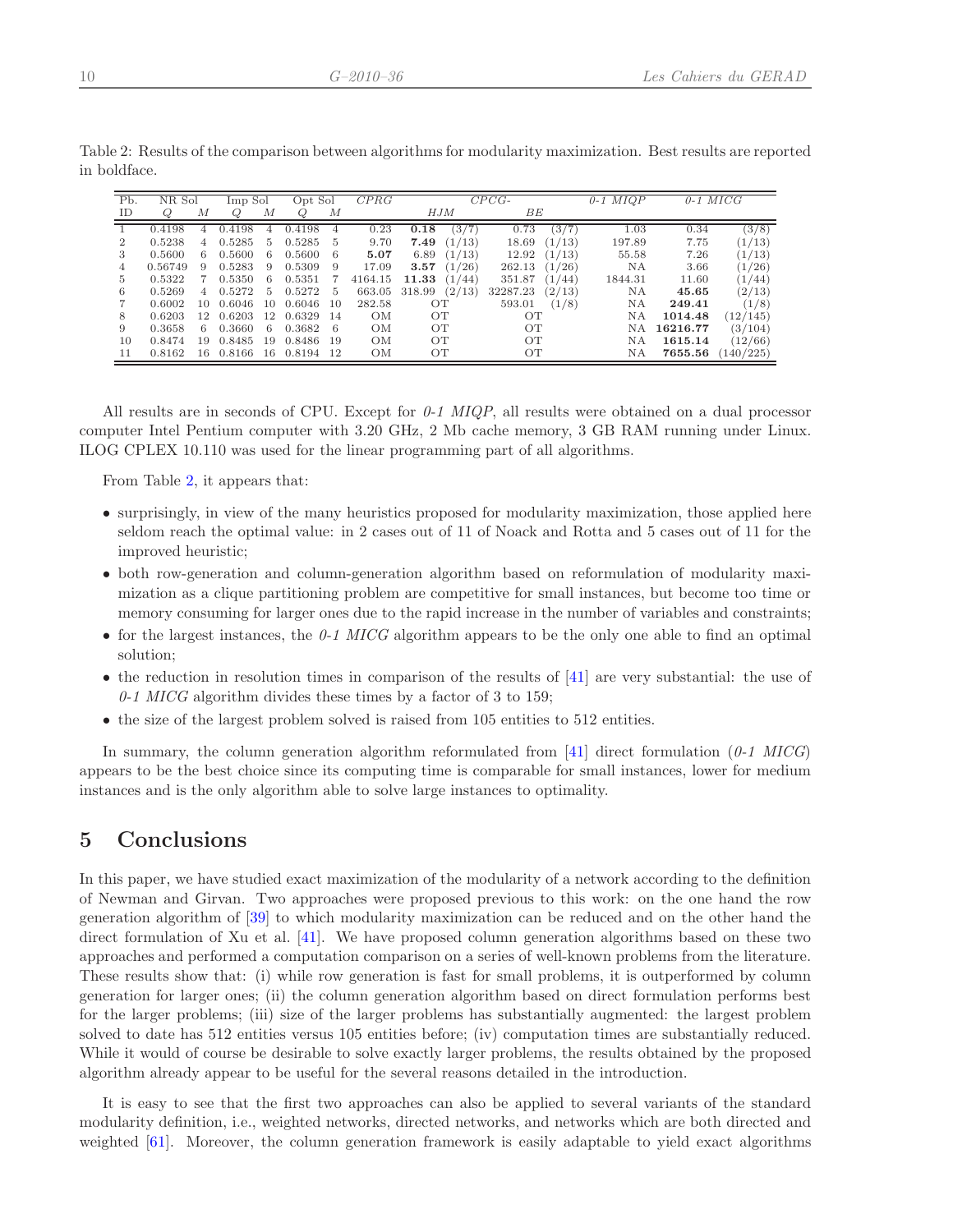for other definitions of communities than those of Newman and Girvan, allowing comparison which do not depend on the specific heuristic used.

Among topics for future research are (i) the design of better heuristics, (ii) the use of cutting planes in the solution of the master problem and/or the auxiliary problem, (iii) a further study of the properties of the auxiliary problem which might lead to improvements in its resolution. The importance of this last point stems from the fact that the proportion of the resolution time devoted to the resolution of the auxiliary problem tends to increase with problem size.

## <span id="page-17-0"></span>References

- [1] P. Hansen and B. Jaumard, "Cluster analysis and mathematical programming," *Mathematical Programming*, vol. 79, pp. 191–215, 1997.
- [2] A. Jain, M. Murty, and P. Flynn, "Data clustering: A review," *ACM Computing Surveys*, vol. 31, no. 3, pp. 264– 323, 1999.
- [3] L. Kaufman and P. Rousseeuw, *Finding Groups in Data. An Introduction to Cluster Analysis*. Wiley Series in Probability and Statistics, 2005.
- <span id="page-17-2"></span><span id="page-17-1"></span>[4] B. Mirkin, *Clustering for Data Mining: A Data Recovery Approach*. Boca Raton, FL: Chapman and Hall/CRC, 2005.
- [5] F. Radicchi, C. Castellano, F. Cecconi, V. Loreto, and D. Parisi, "Defining and identifying communities in networks," *Proceedings of the National Academy of Sciences, USA*, vol. 101, no. 9, pp. 2658–2663, 2004.
- <span id="page-17-3"></span>[6] Z. Li, S. Zhang, R.-S. Wang, X.-S. Zhang, and L. Chen, "Quantitative function for community detection," *Physical Review E*, vol. 77, p. 036109, Mar 2008.
- <span id="page-17-4"></span>[7] A. D. Medus and C. O. Dorso, "Alternative approach to community detection in networks," *Physical Review E*, vol. 79, p. 066111, Jun 2009.
- <span id="page-17-5"></span>[8] S. Cafieri, P. Hansen, and L. Liberti, "Edge ratio and community structure in networks," *Physical Review E*, vol. 81, p. 026105, Feb 2010.
- <span id="page-17-6"></span>[9] M. Newman and M. Girvan, "Finding and evaluating community structure in networks," *Physical Review E*, vol. 69, no. 026133, 2004.
- <span id="page-17-7"></span>[10] C. Massen and J. Doye, "Identifying communities within energy landscapes," *Physical Review E*, vol. 71, no. 046101, 2005.
- <span id="page-17-8"></span>[11] S. Fortunato and M. Barthelemy, "Resolution limit in community detection," *Proceedings of the National Academy of Sciences, USA*, vol. 104, no. 1, pp. 36–41, 2007.
- <span id="page-17-9"></span>[12] X. S. Zhang, R. S. Wang, Y. Wang, J. Wang, Y. Qiu, L. Wang, and L. Chen, "Modularity optimization in community detection of complex networks," *Europhysics Letters*, vol. 87, no. 3, p. 38002, 2009.
- <span id="page-17-10"></span>[13] S. Cafieri, P. Hansen, and L. Liberti, "Loops and multiple edges in modularity maximization of networks," *Physical Review E*, vol. 81, p. 046102, 2010.
- <span id="page-17-11"></span>[14] J. Kumpula, J. Saramaki, K. Kaski, and J. Kertesz, "Limited resolution and multiresolution methods in complex network community detection," *Fluctuation and Noise Letters*, vol. 7, no. 3, pp. L209–L214, 2007.
- <span id="page-17-12"></span>[15] X.-S. Zhang and R.-S. Wang, "A Constrained Optimization Method for Community Detection," in *Proceedings of the Third International Symposium on Optimization and Systems Biology, Zhangjiajie, China, September 20-22, 2009*, pp. 142–150, 2009.
- <span id="page-17-13"></span>[16] U. Brandes, D. Delling, M. Gaertler, R. Görke, M. Hoefer, Z. Nikoloski, and D. Wagner, "On modularity clustering," *IEEE Transactions on Knowledge and Data Engineering*, vol. 20, no. 2, pp. 172–188, 2008.
- <span id="page-17-14"></span>[17] M. Newman, "Fast algorithm for detecting community structure in networks," *Physical Review E*, vol. 69, no. 066133, 2004.
- [18] A. Clauset, M. Newman, and C. Moore, "Finding community structure in very large networks," *Physical Review E*, vol. 70, 2004.
- [19] L. Danon, A. Diaz-Guilera, and A. Arenas, "The effect of size heterogeneity on community identification in complex networks," *Journal of Statistical Mechanics*, vol. P11010, 2006.
- [20] K. Wakita and T. Tsurumi, "Finding community structure in mega-scale social networks," Tech. Rep. 0702048v1, arXiv, 2007.
- <span id="page-17-15"></span>[21] V. Blondel, J.-L. Guillaume, R. Lambiotte, and E. Lefebvre, "Fast unfolding of communities in large networks," *Journal of Statistical Mechanics*, p. P10008, 2008.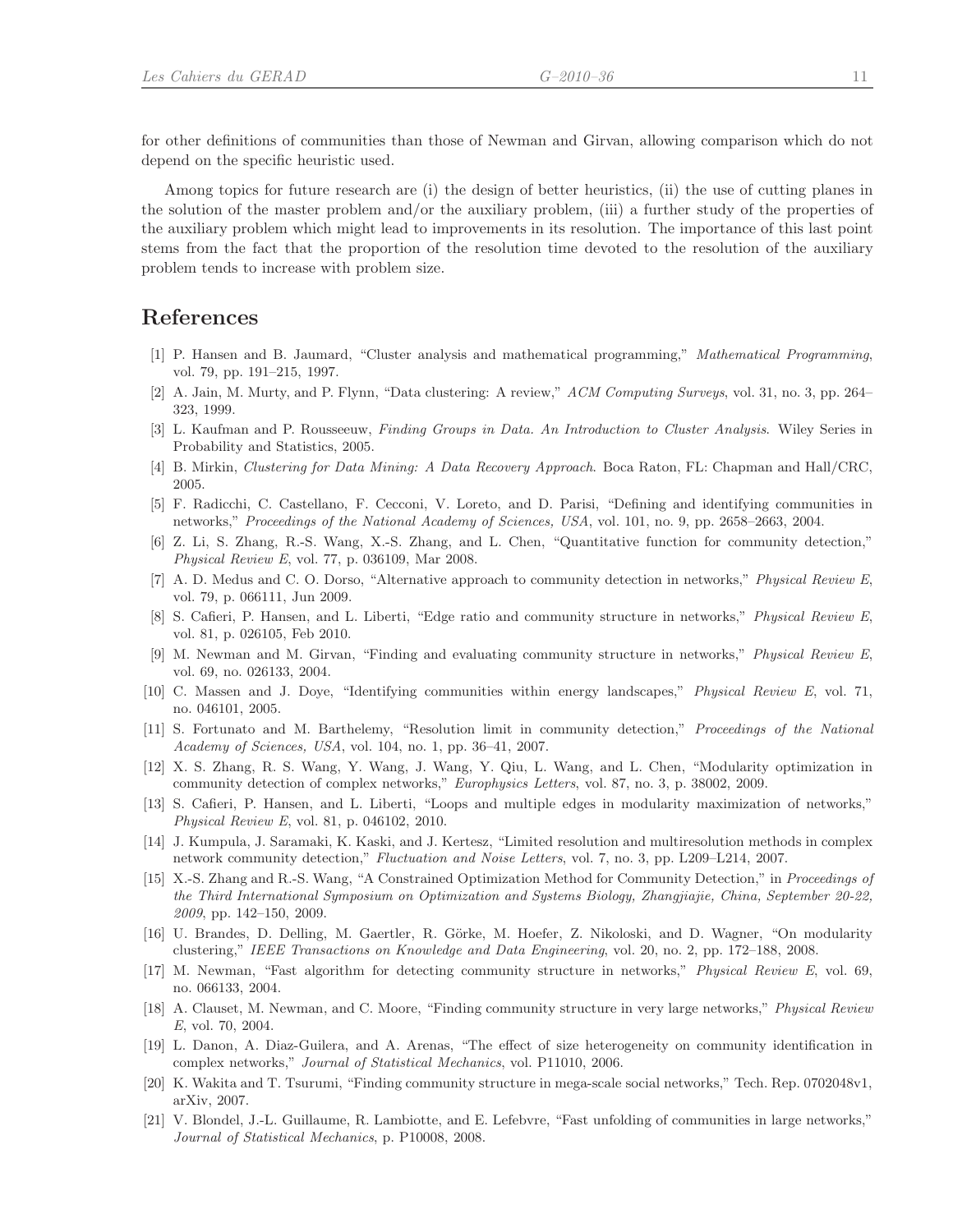- <span id="page-18-1"></span><span id="page-18-0"></span>[22] R. Guimer`a and A. Amaral, "Functional cartography of complex metabolic networks," *Nature*, vol. 433, pp. 895– 900, 2005.
- <span id="page-18-2"></span>[23] A. Medus, G. Acuna, and C. Dorso, "Detection of community structures in networks via global optimization," *Physica A*, vol. 358, pp. 593–604, 2005.
- [24] S. Lehmann and L. Hansen, "Deterministic modularity optimization," *European Physical Journal B*, vol. 60, pp. 83–88, 2007.
- <span id="page-18-4"></span><span id="page-18-3"></span>[25] M. Tasgin, A. Herdagdelen, and H. Bingol, "Community detection in complex networks using genetic algorithms," *arXiv:0711.0491*, 2007.
- <span id="page-18-5"></span>[26] J. Duch and A. Arenas, "Community identification using extremal optimization," *Physical Review E*, vol. 72 -027104, no. 2, 2005.
- [27] M. Newman, "Modularity and community structure in networks," *Proceedings of the National Academy of Sciences, USA*, pp. 8577–8582, 2006.
- [28] T. Richardson, P. Mucha, and M. Porter, "Spectral tripartitioning of networks," *Physical Review E*, vol. 80, p. 036111, Sep 2009.
- <span id="page-18-6"></span>[29] Y. Sun, B. Danila, K. Josic, and K. E. Bassler, "Improved community structure detection using a modified fine-tuning strategy," *Europhysics Letters*, vol. 86, no. 28004, 2009.
- <span id="page-18-7"></span>[30] G. Agarwal and D. Kempe, "Modularity-maximizing graph communities via mathematical programming," *The European Physical Journal B*, vol. 66, no. 3, pp. 409–418, 2008.
- <span id="page-18-8"></span>[31] S. Boccaletti, M. Ivanchenko, V. Latora, A. Pluchino, and A. Rapisarda, "Detecting complex network modularity by dynamical clustering," *Physical Review E*, vol. 75, no. 045102(R), 2007.
- <span id="page-18-10"></span><span id="page-18-9"></span>[32] H. Djidjev, "A scalable multilevel algorithm for graph clustering and community structure detection," *Lecture Notes in Computer Science*, vol. 4936, 2008.
- <span id="page-18-11"></span>[33] J. Mei, S. He, G. Shi, Z. Wang, and W. Li, "Revealing network communities through modularity maximization by a contraction-dilation method," *New Journal of Physics*, vol. 11, no. 043025, 2009.
- <span id="page-18-12"></span>[34] P. Schuetz and A. Caflisch, "Efficient modularity optimization by multistep greedy algorithm and vertex mover refinement," *Physical Review E*, vol. 77, no. 046112, 2008.
- [35] Y. Niu, B. Hu, W. Zhang, and M. Wang, "Detecting the community structure in complex networks based on quantum mechanics," *Physica A*, vol. 387, no. 24, pp. 6215–6224, 2008.
- <span id="page-18-13"></span>[36] D. Chen, Y. Fu, and M. Shang, "A fast and efficient heuristic algorithm for detecting community structures in complex networks," *Physica A*, vol. 388, no. 13, pp. 2741–2749, 2009.
- [37] J. Ruan and W. Zhang, "Identifying network communities with a high resolution," *Physical Review E*, vol. 77, no. 016104, 2008.
- <span id="page-18-14"></span>[38] Y. Fan, M. Li, P. Zhang, J. Wu, and Z. Di, "Accuracy and precision of methods for community identification in weighted networks," *Physica A*, vol. 377, no. 1, pp. 363–372, 2007.
- <span id="page-18-15"></span>[39] M. Grötschel and Y. Wakabayashi, "A cutting plane algorithm for a clustering problem," *Mathematical Programming*, vol. 45, pp. 59–96, 1989.
- <span id="page-18-16"></span>[40] M. Grötschel and Y. Wakabayashi, "Facets of the clique partitioning polytope," *Mathematical Programming*, vol. 47, pp. 367–387, 1990.
- <span id="page-18-18"></span><span id="page-18-17"></span>[41] G. Xu, S. Tsoka, and L. Papageorgiou, "Finding community structures in complex networks using mixed integer optimization," *Eur. Physical Journal B*, vol. 60, pp. 231–239, 2007.
- [42] S. Cafieri, P. Hansen, and L. Liberti, "Improving heuristics for network modularity maximization using an exact algorithm," in *MatHeuristics 2010*, (Heidelberg), Springer, accepted.
- <span id="page-18-20"></span><span id="page-18-19"></span>[43] ILOG, *ILOG CPLEX 11.0 User's Manual*. ILOG S.A., Gentilly, France, 2008.
- [44] G. Dantzig, R. Fulkerson, and S. Johnson, "Solution of a large-scale traveling salesman problem," *Operations Research*, vol. 2, pp. 393–410, 1954.
- <span id="page-18-21"></span>[45] D. Applegate, R. Bixby, V. Chvtal, W. Cook, D. Espinoza, M. Goycoolea, and K. Helsgaun, "Certification of an optimal tsp tour through 85,900 cities," *Operations Research Letters*, vol. 37, no. 1, pp. 11–15, 2009.
- <span id="page-18-22"></span>[46] T. Achterberg, T. Koch, and A. Martin, "Branching rules revisited," *Operations Research Letters*, vol. 33, no. 1, pp. 42–54, 2005.
- <span id="page-18-23"></span>[47] O. Du Merle, P. Hansen, B. Jaumard, and N. Mladenovic, "An interior point algorithm for minimum sum-ofsquares clustering," *Siam Journal on Scientific Computing*, vol. 21, pp. 1485–1505, Apr 27 2000.
- <span id="page-18-24"></span>[48] D. Aloise, P. Hansen, and L. Liberti, "An Improved Column Generation Algorithm for Minimum Sum-of-squares Clustering ," *Mathematical Programming*, to appear.
- <span id="page-18-25"></span>[49] N. Mladenovic and P. Hansen, "Variable neighborhood search," *Computers and Operations Research*, vol. 24, no. 11, pp. 1097–1100, 1997.